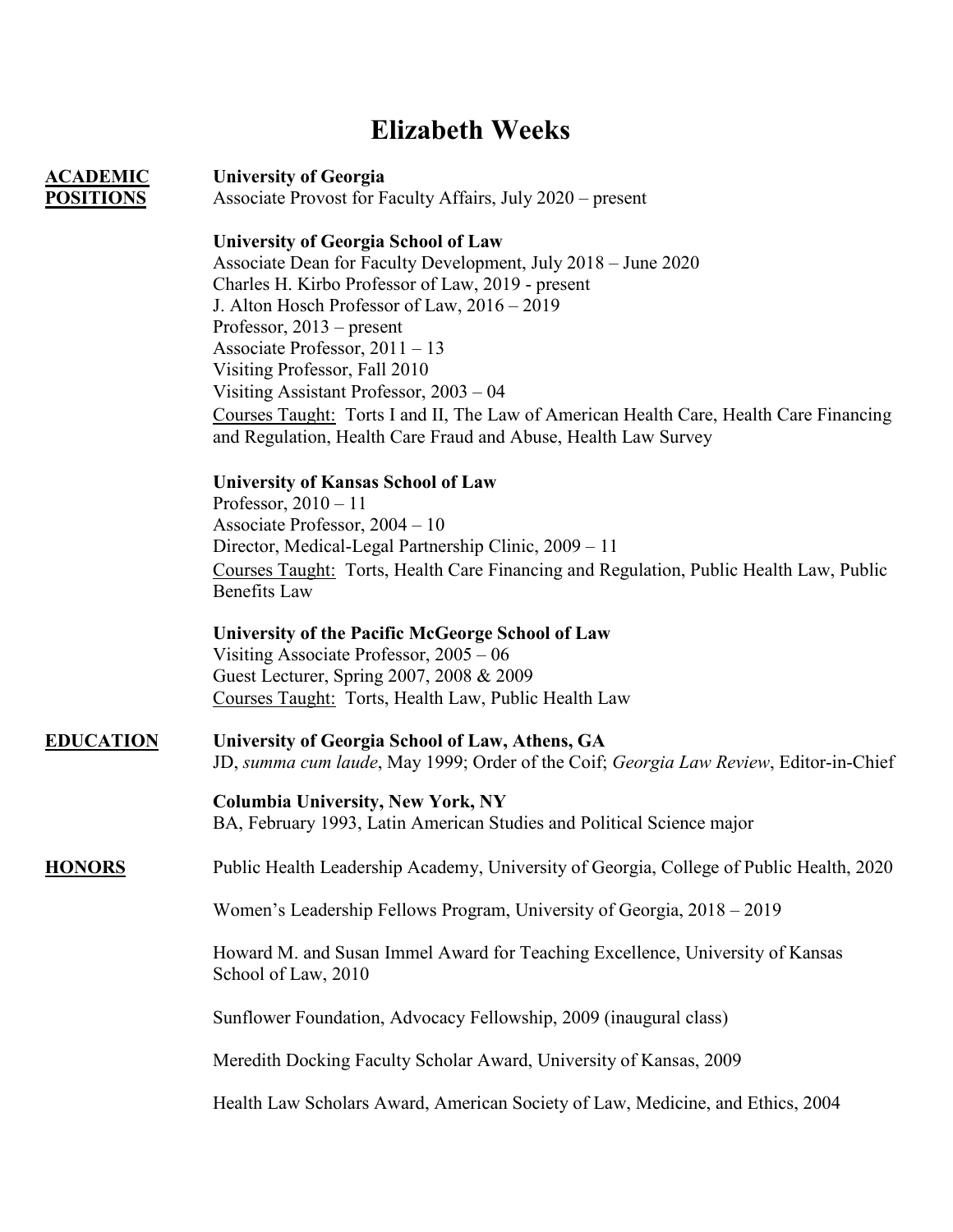| <b>LEGAL</b><br><b>EXPERIENCE</b>            | Vinson & Elkins LLP, Houston, TX<br>Associate, Health Industry Group, Sept. 2001 - June 2003; Summer Associate, 1998                                                                                                                             |
|----------------------------------------------|--------------------------------------------------------------------------------------------------------------------------------------------------------------------------------------------------------------------------------------------------|
|                                              | <b>Supreme Court of Texas, Austin, TX</b><br>Law Clerk to Chief Justice Thomas R. Phillips, 2000 Term                                                                                                                                            |
|                                              | United States Court of Appeals, Fifth Circuit, New Orleans, LA<br>Law Clerk to Judge Jacques L. Wiener, Jr., 1999 Term                                                                                                                           |
| <b>PUBLICATIONS</b>                          |                                                                                                                                                                                                                                                  |
| <b>BOOKS</b>                                 | HEALTHISM: HEALTH-STATUS DISCRIMINATION AND THE LAW (Cambridge University<br>Press, November 2018) (with Jessica L. Roberts)                                                                                                                     |
|                                              | THE LAW OF AMERICAN HEALTH CARE (Aspen/Wolters Kluwer Law & Business, 2016; 2d<br>ed. 2018) (with Nicole Huberfeld & Kevin Outterson)                                                                                                            |
| $\overline{ \text{BOOK}}$<br><b>CHAPTERS</b> | Rewritten Opinion, National Federation of Independent Business v. Sebelius, in FEMINIST<br>JUDGMENTS: REWRITTEN HEALTH LAW OPINIONS (Seema Mohapatra and Lindsay<br>F. Wiley, eds. (forthcoming Cambridge University Press, forthcoming 2020)    |
|                                              | States' Rights: Point/Counterpoint, in DEBATES ON U.S. HEALTH CARE REFORM (Sage<br>Publications, Wendy E. Parmet, ed., 2013)                                                                                                                     |
|                                              | Medical-Legal Partnership: Three Voices from the Law School Clinic, in VULNERABLE<br>POPULATIONS AND TRANSFORMATIVE LAW TEACHING: A CRITICAL READER 337 - 57<br>(Carolina Academic Press, 2011) (with MaryBeth Musumeci & Brutrinia D. Arellano) |
|                                              | Tort Litigation for the Public's Health, in RECONSIDERING LAW AND POLICY DEBATES: A<br>PUBLIC HEALTH PERSPECTIVE 187 - 220 (Cambridge Univ. Press, John G. Culhane, ed.,<br>2010)                                                                |
|                                              | Beyond Compensation: Using Torts to Promote Public Health, in PUBLIC HEALTH:<br>ENFORCEMENT AND LAW 43 - 86 (Icfai Univ. Press, A. Sabitha ed., 2008)                                                                                            |
| <b>LAW REVIEW</b><br><b>ARTICLES</b>         | One Child Town: The Health Care Exceptionalism Case Against Agglomeration<br>Economies, UTAH L. REV. (forthcoming 2020)                                                                                                                          |
|                                              | <i>Healthism in Tort Law</i> , 12 J. TORT L. $81 - 126$ (2019)                                                                                                                                                                                   |
|                                              | Financial Impact of Opioids on Local Governments, 67 KANSAS L. REV. 1061 - 1132<br>(2019)                                                                                                                                                        |
|                                              | What Is (and Isn't) Healthism, 50 GA. L. REV. $833 - 907$ (2016) (with Jessica L. Roberts)                                                                                                                                                       |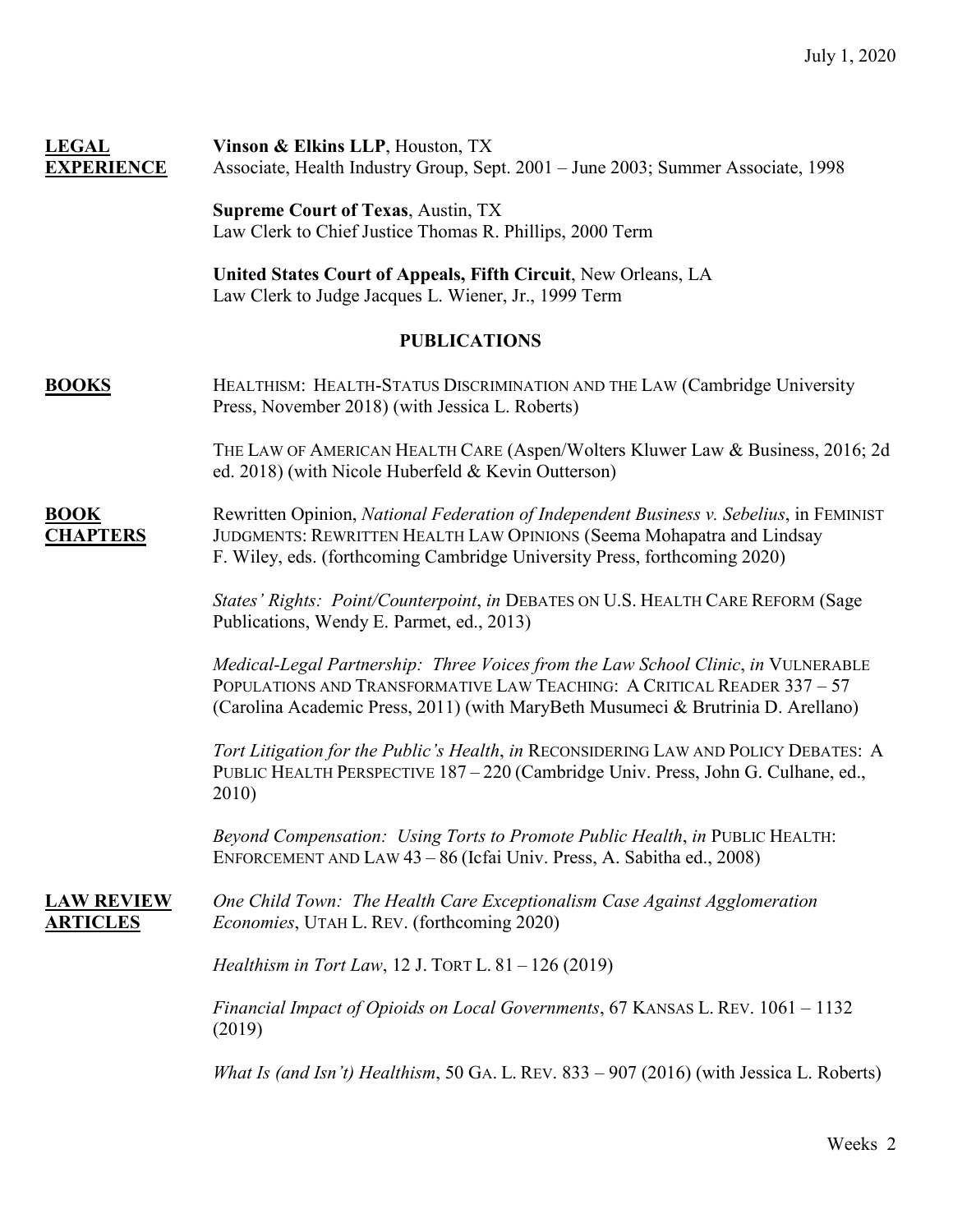*Best Practices for a State Alzheimer's Disease Registry: Lessons from Georgia*, 17 J. MINN. J. L. SCI. & TECH.  $221 - 75$  (2016) (with Amanda Brown & Rui Bu)

*The Fragility of the Affordable Care Act's Universal Coverage Strategy*, 46 U. TOL. L. REV. 559 – 81 (2015)

*Crafting a Narrative for the Red State Option*, 102 KY. L.J. 381 – 439 (2013 – 14)

*Plunging into Endless Difficulties: Medicaid and Coercion in* National Federation of Independent Business v. Sebelius, 93 B.U. L. REV.  $1 - 88$  (2013) (lead article) (with Nicole Huberfeld & Kevin Outterson)

*Employers United: An Empirical Analysis of Corporate Political Speech in the Wake of the Affordable Care Act*, 38 J. CORP. L. 217 – 57 (2013) (with Susan Scholz & Raquel Meyer Alexander)

*Affordable Care Act Litigation: The Standing Paradox*, 38 AM. J.L. MED. 410 – 44 (2012) *The Rhetoric Hits the Road: State Challenges to Affordable Care Act Implementation*, 46 U. RICH. L. REV. 781 – 822 (2012)

*Can You Really Keep Your Health Plan? The Limits of Grandfathering under the Affordable Care Act*, 36 J. CORP. L. 753 – 80 (2011)

*Rhetorical Federalism: The Value of State-Based Dissent to Federal Health Reform*, 39 HOFSTRA L. REV. 111 – 68 (2010)

*State Constitutionalism and the Right to Health Care*, 12 U. PA. J. CONST. L. 1325 – 1406 (2010)

*The Public's Right to Health: When Patient Rights Threaten the Commons*, 86 WASH. U. L. REV. 1335 – 96 (2009)

*Cooperative Federalism and Health Care Reform: The Medicare Part D "Clawback" Example*, 1 ST. LOUIS UNIV. J. HEALTH L. & POL'Y 79 – 129 (2007)

*Failure to Connect: The Massachusetts Plan for Individual Health Insurance,* 55 KANSAS L. REV. 1283 – 1312 (2007)

*Beyond Compensation: Using Torts to Promote Public Health*, 10 J. HEALTH CARE L. & POL'Y  $27 - 59$  (2007)

*Lessons from Katrina: Response, Recovery, and the Public Health Infrastructure*, 10 DEPAUL J. HEALTH CARE L. 251 – 90 (2007)

*After the Catastrophe: Disaster Relief for Hospitals*, 85 N.C. L. REV. 223 – 300 (2006)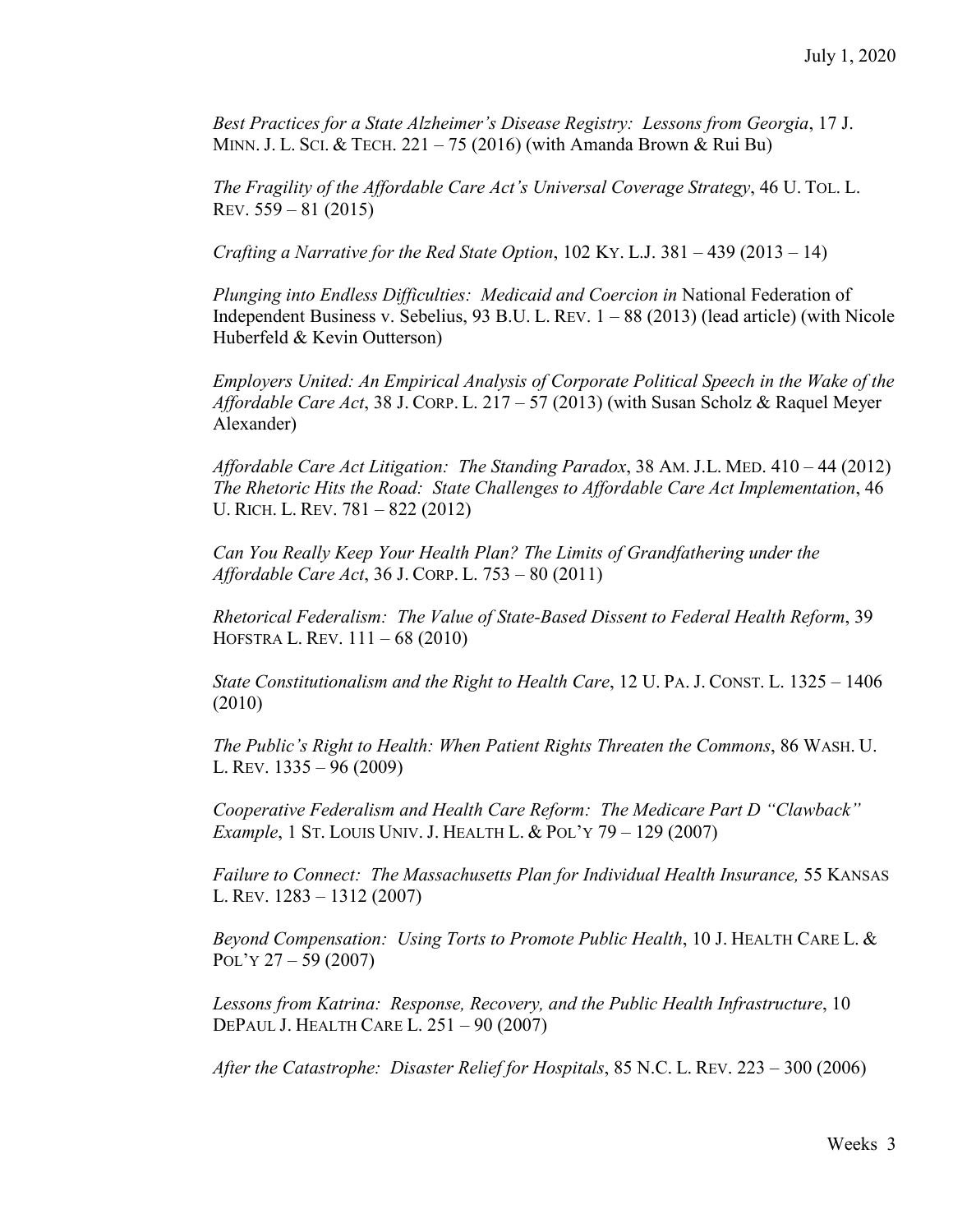*Gauging the Cost of Loopholes: Health Care Pricing and Medicare Regulation in the Post-Enron Era*, 40 WAKE FOREST L. REV. 1215 – 86 (2005)

*The New Economic Credentialing: Protecting Hospitals from Competition by Medical Staff Members*, 65 J. HEALTH L. 247 – 300 (2003)

**OTHER** *Designing Policy Solutions to Build a Healthier Rural America*, 48 J. L. MED. & ETHICS **PUBLICATIONS** (forthcoming 2020) (with Sameer Vohra, et al.)

> *Medicalization of Rural Poverty: Challenges for Access*, 46 J. L. MED. & ETHICS 651 – 657 (2018), reprinted by Angle Publishing Co., Taipei, Taiwan (forthcoming 2020)

*Stigmatizing the Unhealthy*, 45 J. L. MED. & ETHICS 484 – 491 (2017) (with Jessica L. Roberts)

*Introduction: Four Views of Healthism*, 18 MARQ. BENEFITS & SOC. WELFARE L. REV. 189 – 201 (2017) (with Jessica L. Roberts) (symposium issue dedicated to our forthcoming book, *Healthism: Health Status Discrimination & the Law*)

Essay, *Teaching* The Law of American Health Care, 61 SAINT LOUIS U. L. J. 401 – 09 (2017) (with Nicole Huberfeld & Kevin Outterson) (symposium on Teaching Health Law, highlighting our casebook, *The Law of American Health Care*)

Essay, *Death Panels and the Rhetoric of Rationing*, symposium on *Under the Knife: Health Law, Health Care Reform, and Beyond*, 12 NEV. L.J. 872 – 87 (2013)

*A Response to* Beyond Separation*: Professor Copeland's Ambitious Proposal for "Integrative" Federalism*, 15 U. PA. J. CON. L. HEIGHTENED SCRUTINY 29 – 41 (2013)

*New Deal Lessons for the Affordable Care Act: The General Welfare Clause,* 14 U. PA. J. CON. L. HEIGHTENED SCRUTINY 5 – 14 (2012)

*Introduction*, Symposium: *The Role of States in Federal Health Care Reform*, 20 KAN. J.L. & PUB. POL'Y 181 – 85 (2011)

*Rhetorical Federalism: The Role of State Resistance in Health Care Decisionmaking*, J.L. MED. & ETHICS 73 – 76 (2011), symposium on *Using Law, Policy, and Research to Improve the Public's Health*

*What I Talk about When I Talk about Health Law*, 18 ANNALS OF HEALTH L. 9 – 12 (2010) (invited contribution to special edition commemorating the 25th anniversary of the Beazley Institute for Health Law and Policy, Loyola University Chicago School of Law)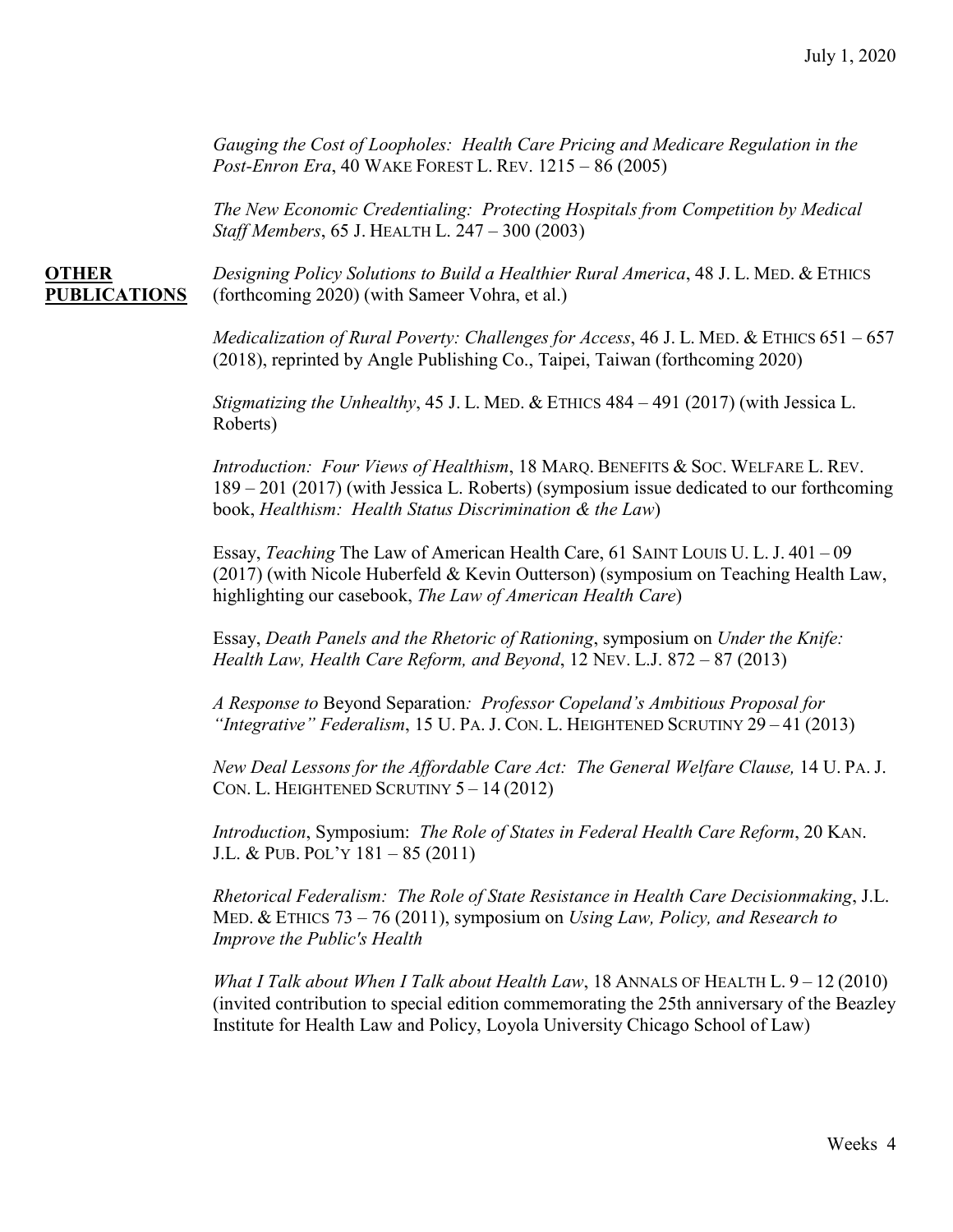*Right to Experimental Treatment: FDA New Drug Approval, Constitutional Rights, and the Public's Health,* 37 J.L. MED. & ETHICS 269 – 79 (2009), symposium on *Pharmaceutical Innovation: Law & the Public's Health*

*Public Health Law for a Brave New World: Book Review*, Public Health Law: Power*,*  Duty, Restraint, by Lawrence O. Gostin (University of California Press, Berkeley, California, 2d ed., 2008), 9 HOUS. J. HEALTH L. & POL'Y 181 – 201 (2009)

*Book Review,* Populations, Public Health, and the Law, by Wendy E. Parmet (Georgetown Univ. Press 2009), 30 J. LEGAL MED. 427 – 34 (2009)

*Teaching Sicko,* "Teaching Health Law" column, 37 J.L. MED. & ETHICS 139 – 46 (2009)

*Loopholes: Opportunity, Responsibility, or Liability?* "The Ethical Health Lawyer" column, 35 J.L. MED. & ETHICS 320 – 28 (2007)

*Is It Worth the Trouble? The New Policy on Dissemination of Information on Off-Label Use Under the Food and Drug Modernization Act*, 54 FOOD & DRUG L.J. 645 – 65 (1999)

Note, *The Newly Found "Compassion" for Sexually Violent Predators: Civil Commitment and the Right to Treatment in the Wake of* Kansas v. Hendricks, 32 GA. L. REV. 1261 – 1300 (1998)

**EXTERNAL** Team Lead, *UGA Opioids Initiative*, Teaming for Interdisciplinary Research Pre-Seed **AND INTERNAL** Program, University of Georgia Office of Research, Integrative Team Initiatives, \$4,000 **FUNDING** for eighteen months, Jan. 2020 – June 2021.

> Principal Investigator, *Financial Impact of Opioids on Local Governments*, Georgia Clinical Translational Science Alliance (CTSA), Community Engagement Pilot Grant. \$9,906 requested (not awarded).

Principal Investigator, *Hidden Threats to Water Quality: Identifying Regulatory and Data Chokepoints in Decentralized Wastewater Management*, Georgia Clinical Translational Science Alliance, competitive Request for Proposals. \$33,796 requested (not awarded).

Awardee, *Rural Health Care Sustainability in Georgia*, University of Georgia Public Service and Outreach Fellowship, 2017 – 18. \$15,000 for one semester. Funded immersion experience with the Carl Vinson Institute of Government.

Project Manager and Supervisor, *Medical-Legal Partnership Post-Graduate Fellowship*, Sunflower Foundation, competitive Request for Proposals. \$229,125 for 36 months, August 1, 2009 – July 31, 2012. Establishing three, one-year Medical-Legal Partnership Post-Graduate Fellowships for recent law graduates.

Project Coordinator, *Jay Doc Free Health Clinic and Medical Legal Family Health Project*, Health Care Foundation of Greater Kansas City, competitive Foundation Defined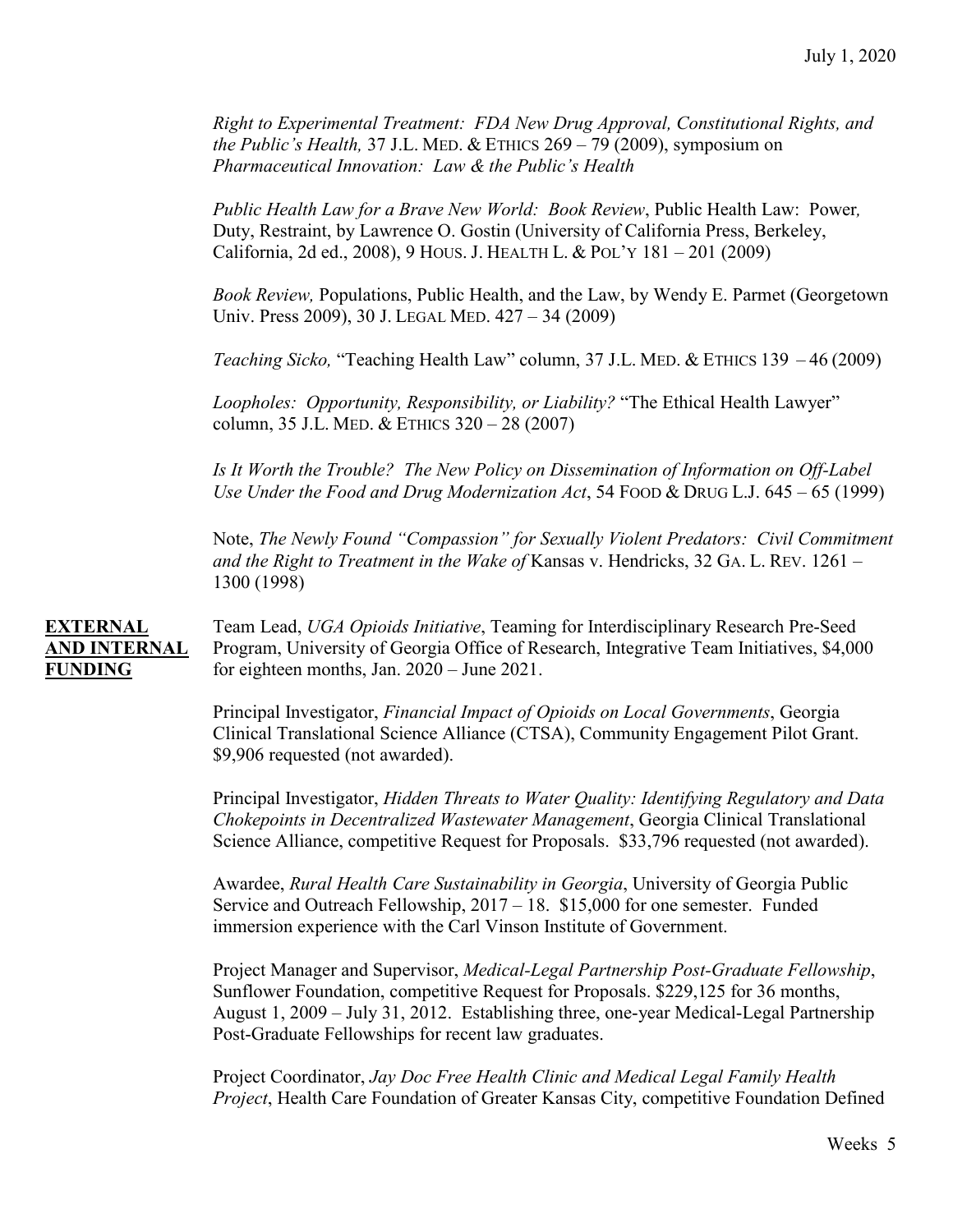Grant. \$72,555 for sixteen months, April 9, 2009 – August 31, 2010. Funding interdisciplinary clinical program for University of Kansas Medical and Law Schools.

Project Coordinator, *Family Health Care Legal Services Clinic*, Sunflower Foundation, competitive Request for Proposals. \$300,000 for 36 months, Nov. 1, 2008 – Nov. 30, 2010. Funding staff attorney and support for Medical-Legal Partnership Clinic.

### **PRESENTATIONS**

**INVITED** *Financial Impact of Opioids on Local Governments*, Conference on *The Opioid Crisis:*  **SYMPOSIA** *Rethinking Policy and Law*, American University Washington College of Law and School of Public Affairs, Washington, DC, Feb. 22, 2019

> *Financial Impact of Opioids on Local Governments*, *Kansas Law Review*, Symposium on *Addicted: Legal Perspectives on the Opioid Epidemic*, Lawrence, KS, September 21, 2018

> *Rural Health Challenges for Access,* Panel on *Strategies for Access and Value*, *Foundation Day and Medicalization of Poverty Scholars Symposium*, Carle Foundation/University of Virginia/University of Illinois, Champaign, IL, Nov. 2 – 3, 2017

Welcome and Introduction, *Good Health Policy or Discrimination? How to Tell the Difference*, University of Houston Law Center, Health Law & Policy Institute, Houston, TX, Nov. 4, 2016

*Health Law Symposium*, *University of Toledo Law Review*, University of Toledo College of Law, Toledo, OH, Oct. 10, 2014

*Medicaid Matters*, *Kentucky Law Journal*, University of Kentucky College of Law, Lexington, KY, March 22, 2013

*Health Care Reform: The State of the States Roundtable*, University of Maryland School of Law and Health Care Program, Baltimore, MD, March 1, 2013

*Affordable Care Act Litigation: The Standing Paradox*, Symposium on *The American Right to Health: Constitutional, Statutory, and Contractual Healthcare Rights in the United States*, *American Journal of Law & Medicine*, Boston University School of Law, Jan. 28, 2012

Panel on *Litigating Administrative Programs, Then and Now*, Symposium on *FDR and Obama: Are there Constitutional Law Lessons from the New Deal for the Obama Administration? University of Pennsylvania Journal of Constitutional Law*, University of Pennsylvania Law School, Philadelphia, PA, Jan. 19, 2012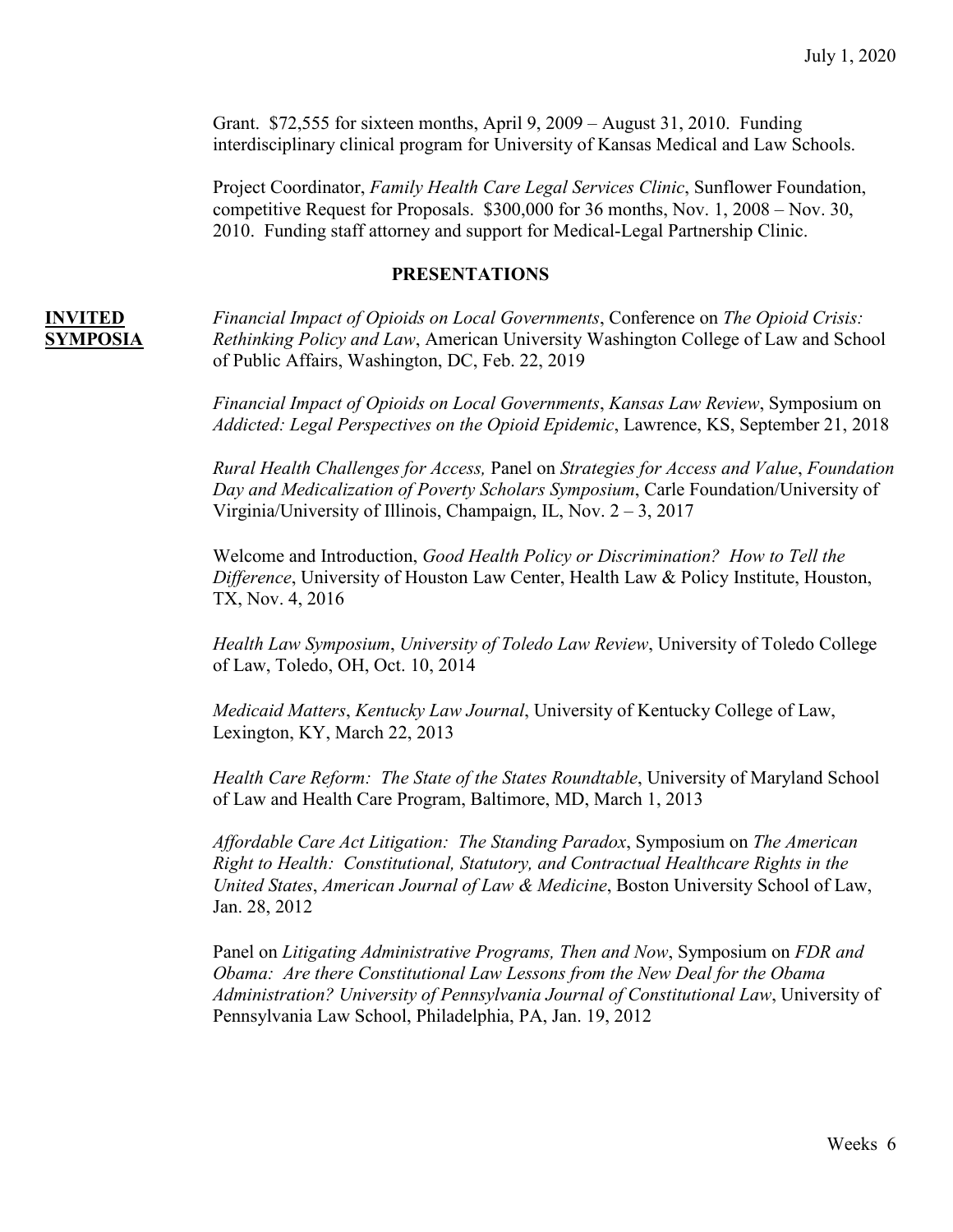*The Rhetoric Hits the Road: State Challenges to Affordable Care Act Implementation*, Symposium on *Everything But the Merits: Analyzing the Procedural Aspects of the Healthcare Litigation*, University of Richmond School of Law, Richmond, VA, Nov. 11, 2011

*Can You Really Keep Your Health Plan? The Limitations of Grandfathering Under the Affordable Care Act***,** Panel on Health Care Reform, *Journal of Corporation Law* Symposium on *Reregulation and the Business Firm*, University of Iowa College of Law, Iowa City, IA, Feb. 18, 2011

Faculty Convenor, *Kansas Journal of Law & Public Policy* Symposium: *The Role of States in Federal Health Care Reform*, University of Kansas School of Law, Lawrence, KS, Feb. 11, 2011

*Medical-Legal Partnerships*, Symposium, Widener University School of Law, Wilmington, DE, April 24, 2009

Moderator, Panel on *Health and Reparations*, *Kansas Law Review* Symposium: *Law, Reparations, and Racial Disparities*, University of Kansas School of Law, Oct. 31, 2008

*Tort Litigation for the Public's Health*, Symposium: *Public Health Perspectives on Charged Legal Issues*, Widener University School of Law, Wilmington, DE, Oct. 19, 2007

*Cooperative Federalism and Health Care Reform: The Medicare Part D "Clawback" Example,* Annual Health Law Symposium: *Medicare Modernization Act Update*, Saint Louis University School of Law, Saint Louis, MO, March 30, 2007

Faculty Convenor, *Kansas Law Review* Symposium: *The Massachusetts Plan and the Future of Universal Coverage*, University of Kansas School of Law, Lawrence, KS, Nov. 10, 2006

*Gap-Filling, Risk-Pooling, and the "Connector": Private Market Solutions to Universal Coverage, Kansas Law Review* Symposium: *The Massachusetts Plan and the Future of Universal Coverage*, University of Kansas School of Law, Lawrence, KS, Nov. 10, 2006

*After the Catastrophe: Disaster Relief for Hospitals,* Symposium: *Shaping a New Direction for Law and Medicine: An International Debate on Culture, Disaster, Biotechnology & Public Health*, DePaul University College of Law, Chicago, IL, March 31, 2006

**INVITED** *One Child Town: The Health Care Exceptionalism Case Against Agglomeration* **FACULTY** *Economies*, University of Utah S.J. Quinney College of Law, Center for Law & Bioethics, **COLLOQUIA** Law & Biomedicine Colloquium, Salt Lake City, UT, March 4, 2020

> *Healthism: Health Status Discrimination and the Law*, Marquette University Law School, Milwaukee, WI, April 10, 2017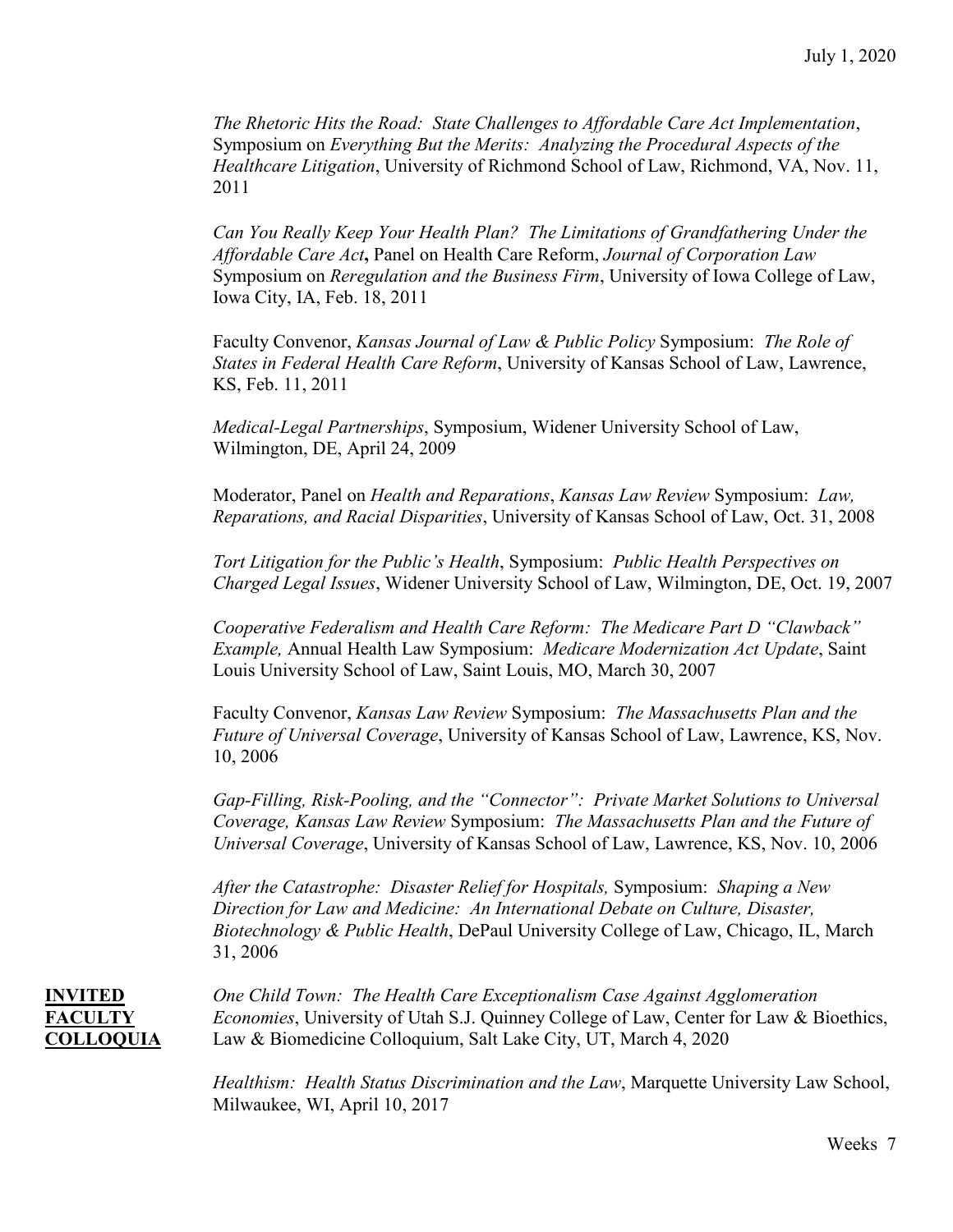*Healthism: Health Status Discrimination and the Law*, Indiana University Robert H. McKinney School of Law, Hall Center for Law & Health, Grand Rounds, Indianapolis, IN, March 23, 2017

*Healthism: Health Status Discrimination and the Law*, Harvard Law School, Health Law Policy, Bioethics, and Biotechnology Workshop, Cambridge, MA, Nov. 21, 2016

Brown Bag, *Healthism: Health Status Discrimination and the Law*, University of Georgia School of Law, Athens, GA, Nov. 9, 2016

*Healthism and the Law*, Georgia State University College of Law, Atlanta, GA, March 30, 2015

*Healthism in the Courts*, University of Houston Law Center, Houston, TX, Oct. 27, 2014

*Employers United: An Empirical Analysis of S.E.C. Disclosures in the Wake of Citizens* United *and the Affordable Care Act*, University of Arkansas School of Law, Fayetteville, AR, March 12, 2012

*Rhetorical Federalism: The Value of State-Based Dissent to Federal Health Reform*, Loyola University Chicago School of Law, Beazley Institute for Health Law & Policy, Chicago, IL, March 24, 2011

*Death Panels and the Rhetoric of Rationing*, conference on *Health Care Rationing and Public Debate*, University of South Carolina School of Law, Columbia, SC, March 18, 2011

*Notes from the Tea Party: The Affirmative Case for the Health Reform Nullification Movement*, Loyola Constitutional Law Colloquium, *How Democratic is the Constitution?* Loyola University Chicago School of Law, Chicago, IL, Nov. 5, 2010

*Uncooperative Federalism: The Value of State-Based Dissent to Federal Health Reform*, University of Georgia School of Law, Athens, GA, November 3, 2010

*State Resistance to Federal Health Care Reform*, University of Kansas, International Programs, Interdisciplinary International Seminar for Faculty on Global Health, Lawrence, KS, May 6, 2010

*Uncooperative Federalism: The Role of Dissent in Health Care Decisionmaking*, University of the Pacific McGeorge School of Law, Sacramento, CA, March 17, 2010

*State Constitutionalism and the Right to Health Care*, Florida State University College of Law, Tallahassee, FL, Oct. 12, 2009 *State Constitutionalism and the Right to Health Care*, University of the Pacific McGeorge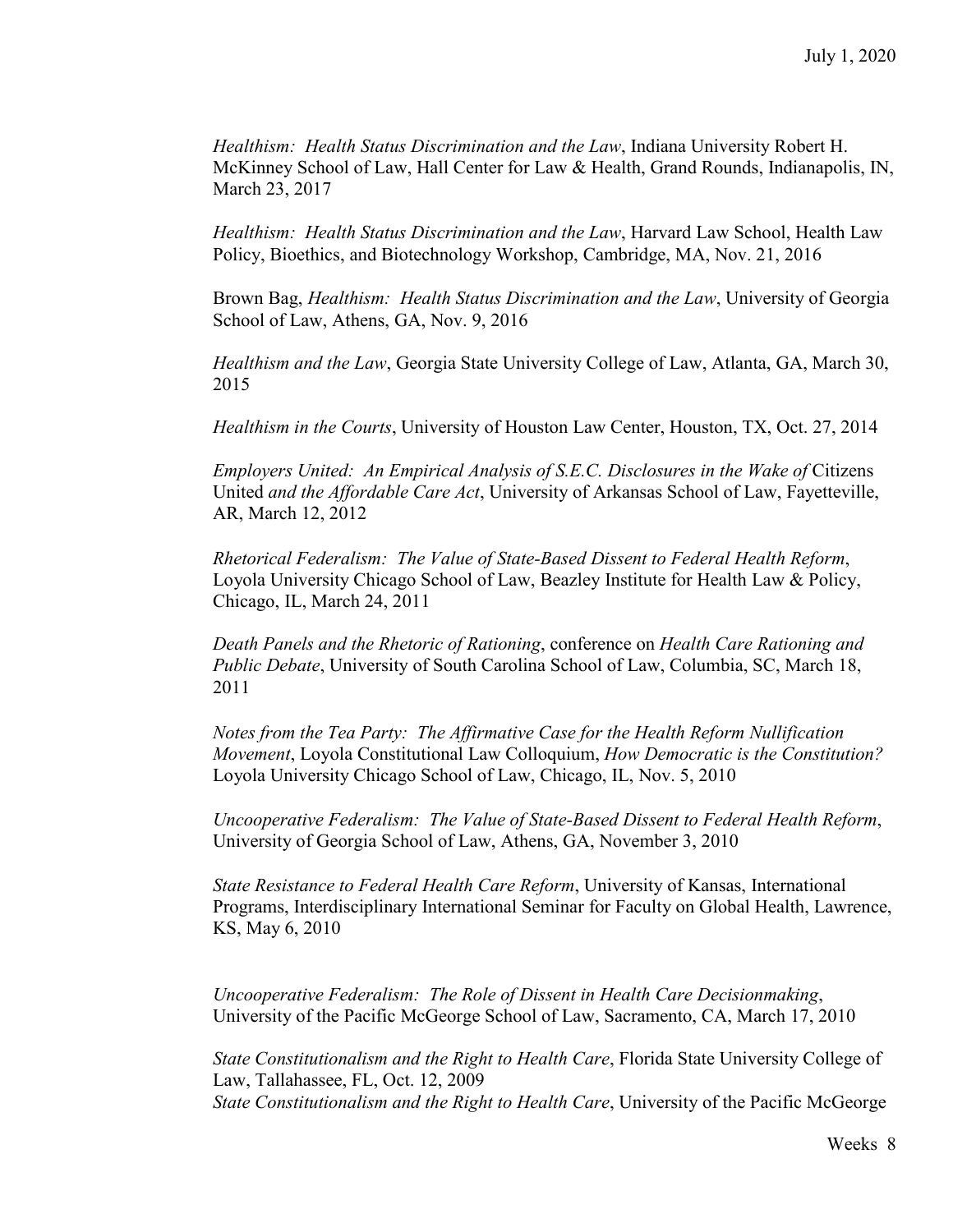School of Law, Sacramento, CA, April 3, 2009

*FDA Drug Approval and Constitutional Rights*, Regional Junior Faculty Workshop, Washington University in Saint Louis Law School, Saint Louis, MO, April 18, 2008

*Right to Experimental Treatment: FDA New Drug Approval*, *Constitutional Rights, and the Public's Health*, University of North Carolina School of Law, Chapel Hill, NC, Feb. 14, 2008

*Right to Experimental Treatment: FDA New Drug Approval*, *Constitutional Rights, and the Public's Health*, Drexel University College of Law, Philadelphia, PA, Dec. 11, 2007

*Cooperative Federalism and Health Care Reform: The Medicare Part D "Clawback" Example*, University of Missouri-Columbia School of Law, Columbia, MO, April 27, 2007

*After the Catastrophe: Disaster Relief for Hospitals*, University of Iowa College of Law, Iowa City, IA, Feb. 8, 2007

*Gap-Filling, Risk-Pooling, and the "Connector": Private Market Solutions to Universal Coverage*, Randall Park Faculty Colloquium, University of Kentucky College of Law, Lexington, KY, Jan. 18, 2007

*Homeland Security for Hospitals: Front-Line Reimbursement for Bioterrorism and Public Health Emergencies*, Cumberland School of Law, Samford University Birmingham, AL, Oct. 14, 2005

*Homeland Security for Hospitals: Front-Line Reimbursement for Bioterrorism and Public Health Emergencies*, Southern Methodist University Dedman School of Law, Dallas, TX, Feb. 7, 2005

*Homeland Security for Hospitals: Front-Line Reimbursement for Bioterrorism and Public Health Emergencies*, Health Law Scholars Workshop, Saint Louis University School of Law, St. Louis, MO, Sept. 17, 2004

**ACADEMIC** Co-presenter (with Georgia McPeak), *External Funding Strategies in the Age of Tuition* **CONFERENCES** *Freezes*, Georgia Association for Women in Higher Education, Annual Conference, University of Georgia, Special Collections Library, Feb. 27, 2020

> Presenter, and Panel Convenor, Panel on *Next Steps in Rural Health Care Sustainability and Access*, Conference on *Next Steps in Health Reform 2019*, American University Washington College of Law, Washington, DC, Oct. 10, 2019

Panelist, *Health Law Year in Review: Health Care Delivery*, Southeastern Association of Law Schools (SEALS) Annual Meeting, Boca Raton, FL, Aug.1, 2019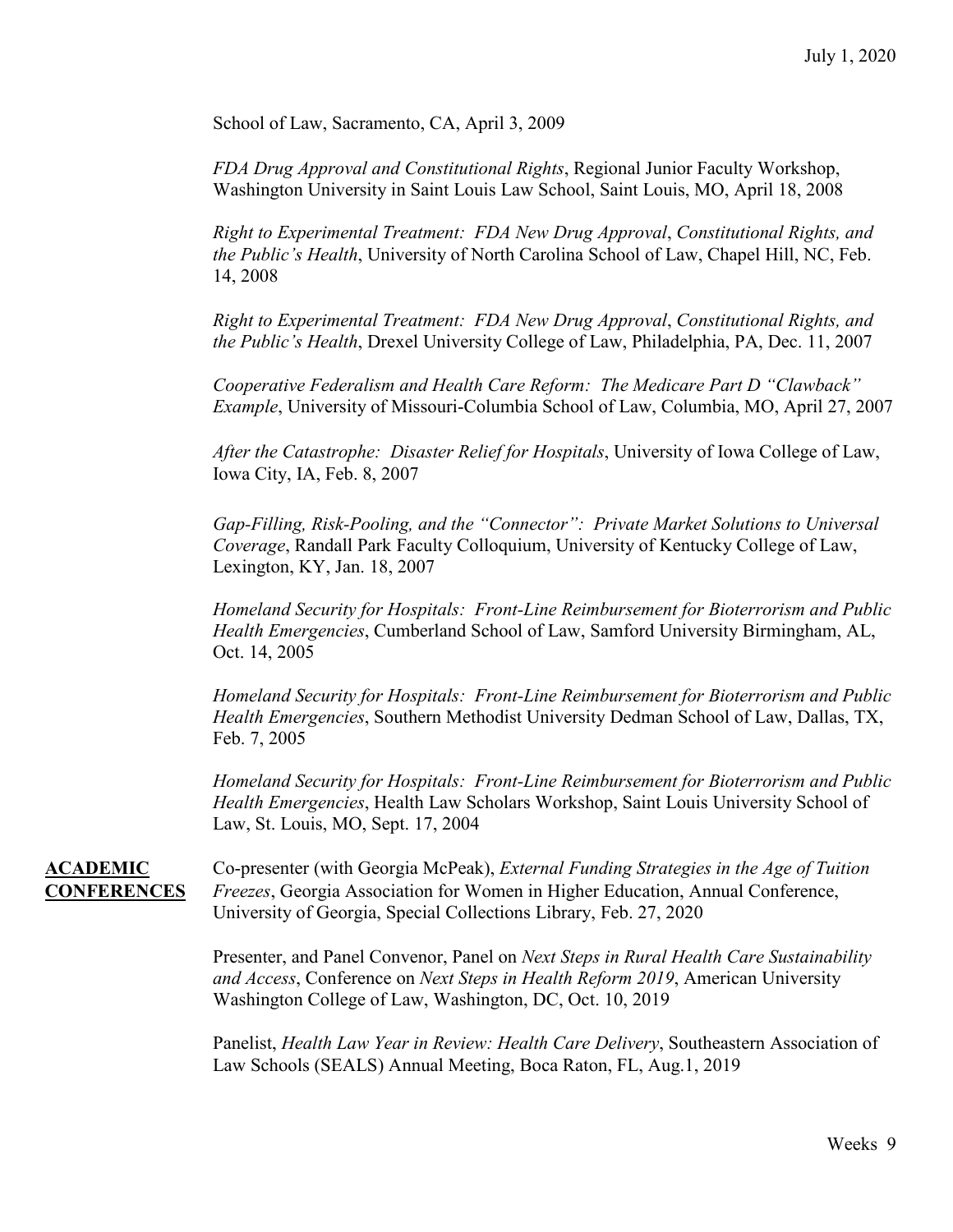Discussion Group, *State Constitutional Law*, Southeastern Association of Law Schools (SEALS) Annual Meeting, Boca Raton, FL, Aug. 1, 2019

Presenter, *Local Government Opioids Cost Study*, 2019 Georgia Clinical & Translational Science Statewide Conference, Callaway Gardens, GA, Feb. 28, 2019

Convenor, *Healthism: Health Status Discrimination and the Law* Book Celebration, University of Georgia School of Law, Athens, GA, Feb. 27, 2019

Invited Presenter, *Healthism in Tort Law*, Panel on *Tort Law and Health Law: Intersections and Opportunities*, Section on Torts & Compensation Systems, Association of American Law Schools, Annual Meeting, New Orleans, LA, Jan. 4, 2019

Authors' Workshop, *Feminist Judgments: Rewritten Health Law Opinions*, Indiana University Robert H. McKinney School of Law, Indianapolis, IN, Dec. 4, 2018

Conference Convener and Senior Commenter, Ben McMichael, *Sorry is Never Enough: How State Apology Laws Fail to Reduce Medical Malpractice Liability*, and Jeremy Bock, *Closing the Patent Regulatory Feedback Loo*p, Southeastern Junior-Senior Faculty Workshop, University of Georgia School of Law, Athens, GA, Oct.  $26 - 27$ , 2018

Presenter, Government Panel, *Financial Impact of Opioids on Local Governments*, *Interdisciplinary Opioid Epidemic Symposium*, University of Georgia, Athens, GA, Oct. 20, 2018

Poster Session, *Local Government Opioid Cost Study*, State of the Public's Health, College of Public Health, University of Georgia, Athens, GA, October 18, 2018

Workshop Convenor and Presenter, *One Child Town: The Health Care Argument for Saving Rural America*, University of Georgia-Emory Faculty Workshop, University of Georgia School of Law, Athens, GA, Aug. 2, 2018

Presenter, *Rural Health Care Sustainability*, Panel on *Medicaid, Rural Health*, Health Law Professors Conference, American Society of Law, Medicine & Ethics, Case Western Reserve University School of Law, Cleveland, OH, June 8, 2018

Featured Presenter, *Medicalization of Rural Poverty*, Carl Vinson Institute of Government, University of Georgia, May 1, 2018

Panelist, *Next Steps in Health Reform*, Panel on *Regulating the Nongroup Market: Preexisting Conditions, Health-Status Underwriting, and Essential Health Benefits*, American Society of Law, Medicine & Ethics, American University Washington College of Law, Washington, D.C., October 26 – 17, 2017

Presenter, *The Future of Health-Status Discrimination Under the Trump Administration*, Health Law Professors Conference, American Society of Law, Medicine & Ethics,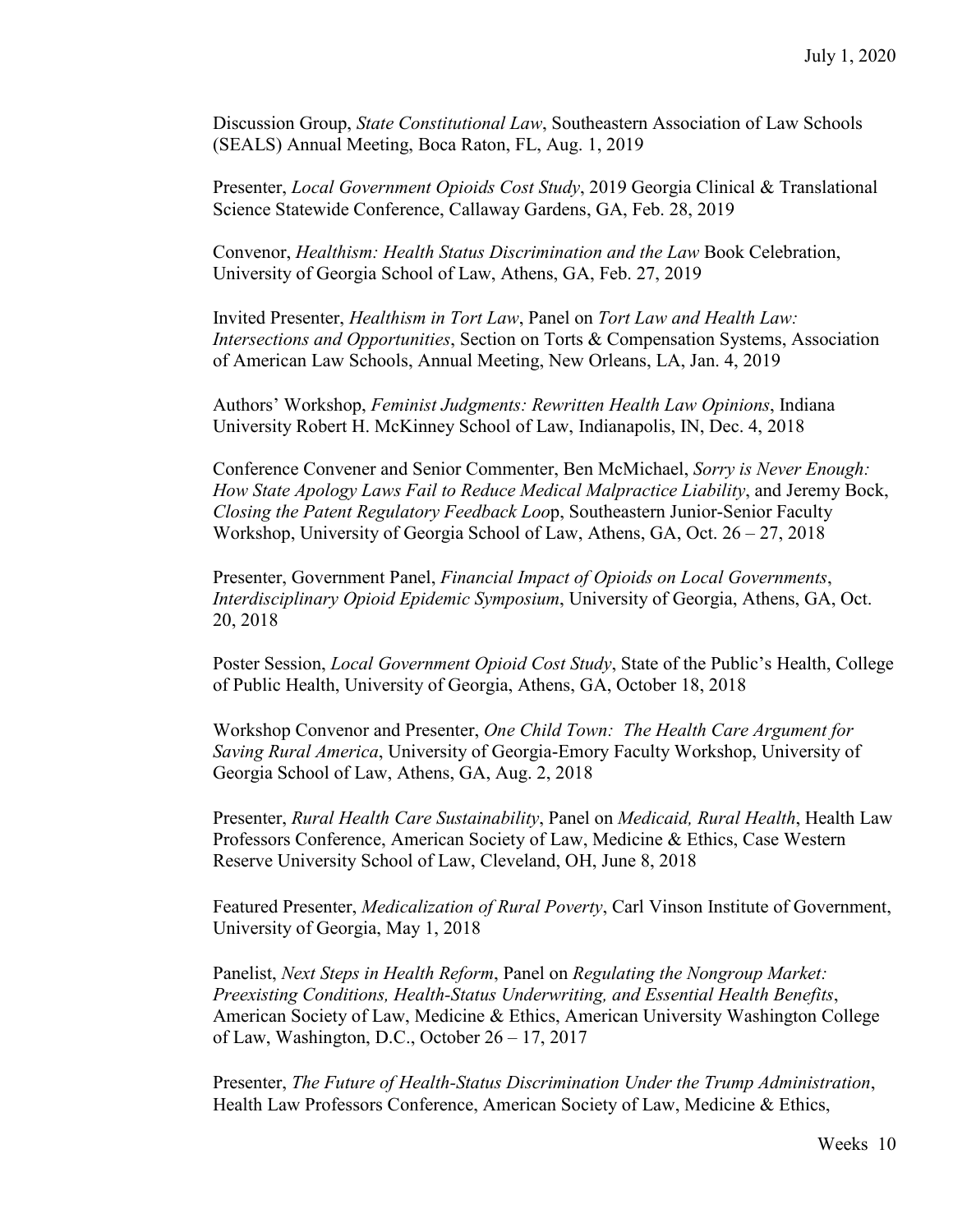(ASLME), Georgia State University College of Law, June 9, 2017

Presenter, *The Limits of Federal Health Insurance Laws to Address Healthism*, Panel on Health, Midwestern Law & Economics Association (MLEA) Annual Meeting, Emory University School of Law, Atlanta, GA, Sept. 9, 2016

Moderator, Discussion Group, *Challenges and Opportunities in Defining and Regulating Wellness*, Southeastern Association of Law Schools (SEALS), Amelia Island, FL, Aug. 7, 2016

Presenter, *Recent Developments in Fraud & Abuse: The Practitioners' Perspective*, Health Law Professors Conference, American Society of Law, Medicine & Ethics (ASLME), Boston University School of Law, Boston, MA, June 4, 2016

Discussant, *King v. Burwell*, Southeastern Association of Law Schools (SEALS), Annual Meeting, Boca Raton, FL, July 27, 2015

Commenter, Paul J. Zwier, *A Failure of Remedies: The Case of Big Pharma*, University of Georgia-Emory Faculty Workshop, University of Georgia School of Law, Athens, GA, July 9, 2015

Invited Participant, *Medicaid Matters*, St. Louis University School of Law, St. Louis, MO, Feb. 13, 2015

Presenter, *Healthism and Tort Law*, University of Georgia School of Law, First Monday Workshop, Athens, GA, Sept. 15, 2014

Discussant, *Healthism in the Courts*, Health Law Workshop, Discussion Group on *Public Health Law Theory and Practice*, Southeastern Association of Law Schools, Amelia Island, FL, Aug. 1, 2014

Invited Participant, The George Consortium, 2014 Planning Retreat, Marriott Marquis, San Francisco, CA, June  $7-8$ , 2014

Panelist, *Healthism in the Courts*, Panel on *Issues in Liability*, Health Law Professors Conference, American Society of Law, Medicine & Ethics, University of California Hastings College of Law, June 6, 2014

Plenary Panelist, *A Fresh Start: Health Law Teaching After the ACA*, Jay Healey Teaching Session on *Rethinking Health Law Teaching in the Post ACA World*, Health Law Professors Conference, University of California Hastings College of Law, June 5, 2014

Demi-Plenary Panelist, *NFIB, Medicaid, and Federalism*, Health Law Professors Conference, Seton Hall University School of Law, Newark, NJ, June 9, 2013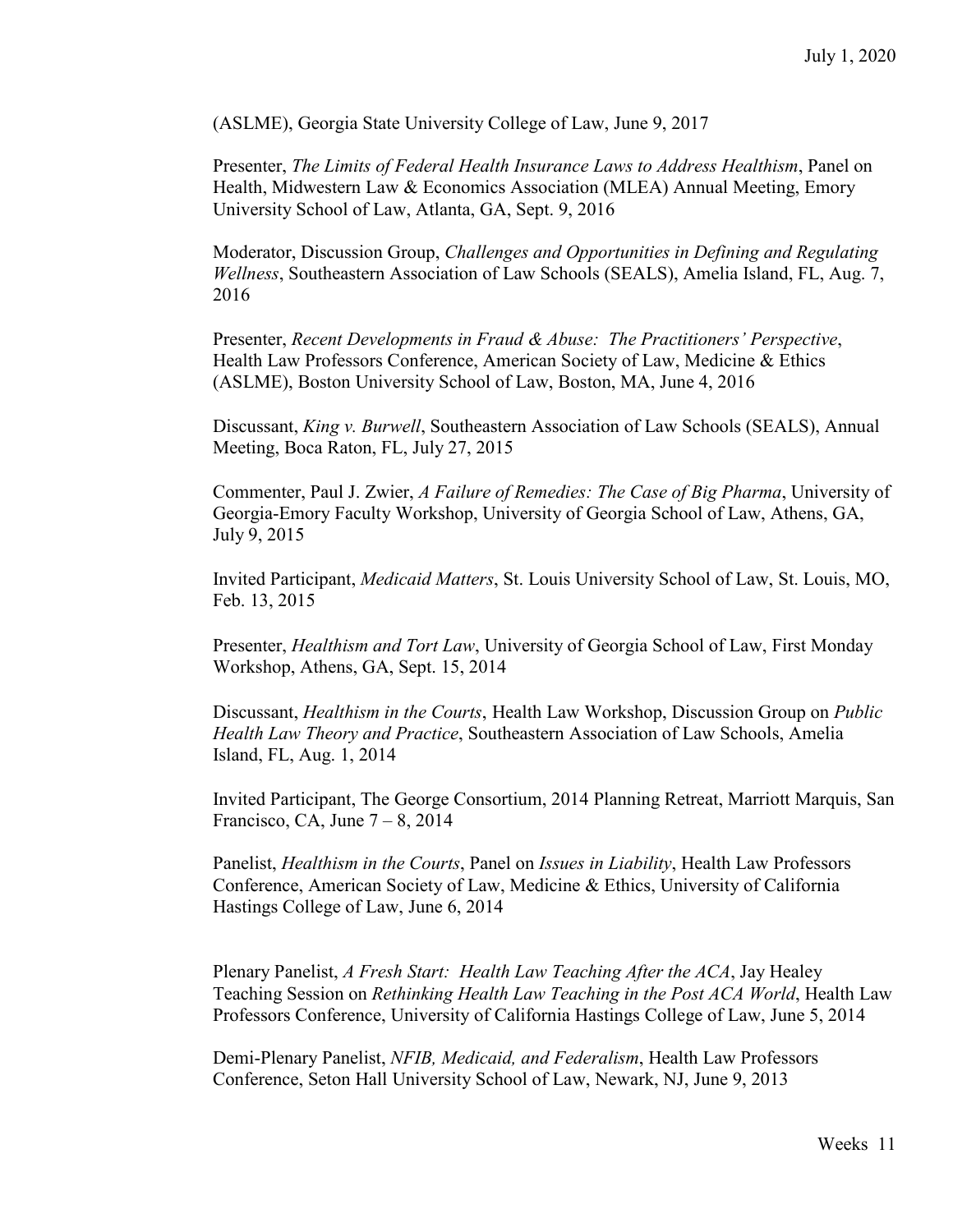Presenter, *Employers United: An Empirical Analysis of S.E.C. Disclosures in the Wake of*  Citizens United *and the Affordable Care Act*, Law and Society Association, Annual Meeting, Boston, MA, May 30 – June 2, 2013

Invited Participant, *Advancing Public Health through the Law: The Role of Legal Academics, Meeting 2*, Network for Public Health Law, American University School of Law, Chevy Chase, MD, Jan. 11 – 12, 2013

Program Chair and Moderator, Panel on *American Exceptionalism: Health Reform and the Persistence of Employer-Based Benefits*, Co-sponsored by the Sections on Law, Medicine & Health Care, and Employee Benefits and Executive Compensation, Association of American Law Schools Annual Meeting, New Orleans, LA, Jan. 5, 2013

Discussant, *Implementing Health Care Reform: What the Headlines Missed*, Southeastern Association of Law Schools, Annual Meeting, Amelia Island, FL, July 29, 2012

Panelist, *Health Care, Health Law, and Rhetoric*, Southeastern Association of Law Schools, Annual Meeting, Amelia Island, FL, July 29, 2012

Invited Participant, *Advancing Public Health through the Law: The Role of Legal Academics*, *Meeting 1*, Robert Wood Johnson Foundation, Public Health Law Research Program, Northeastern University School of Law, Boston, MA, July 23 – 24, 2012

Moderator, Opening Plenary Session, *The Future of the Affordable Care Act – Looking Beyond the Supreme Court Decision*, Health Law Professors Conference, Arizona State University School of Law, Tempe, AZ, June 8, 2012

Presenter, *Employers United: An Empirical Analysis of Corporate Disclosures in the Wake of* Citizens United *and the Affordable Care Act*, Midwestern Law & Economics Association Annual Meeting, University of Indiana School of Law, Bloomington, IN, Sept. 16, 2011

Panelist, *Employers United: An Empirical Analysis of Retiree Health Care Corporate Disclosures in the Wake of* Citizens United *and the Affordable Care Act*, panel on *Health Reform and Elder Law*, Southeastern Association of Law Schools, Annual Meeting, Hilton Head, SC, July 24, 2011

Presenter, *Can You Really Keep Your Health Plan? The Limitations of Grandfathering Under the Affordable Care Act*, Health Law Professors Conference, Loyola University Chicago School of Law, Chicago, IL, June 10, 2011

Presenter, *Notes from the Tea Party: The Affirmative Case for the Health Reform Nullification Movement*, Midwestern Law & Economics Association Annual Meeting, University of Colorado Law School, Boulder, CO, Oct. 9, 2010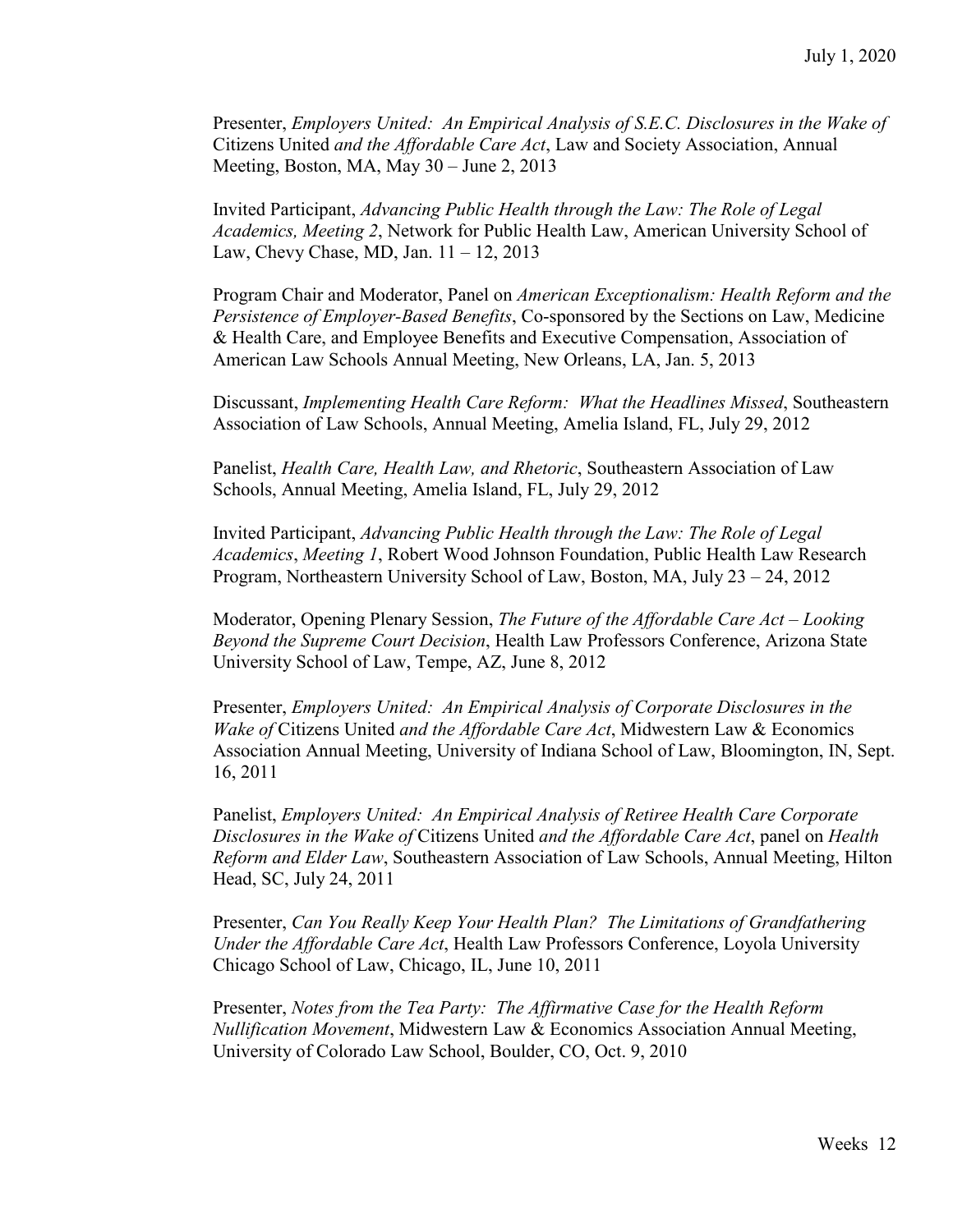Presenter, *Notes from the Tea Party: The Affirmative Case for the Health Reform Nullification Movement*, Central States Law Schools Association, Annual Meeting, University of North Dakota School of Law, Grand Forks, ND, Sept. 25, 2010

Panelist, *State Constitutionalism and the Right to Health Care*, panel on *The Past, Present, and Future of State Constitutional Law*, Southeastern Association of Law Schools, Annual Meeting, Palm Springs, FL, Aug. 2, 2010

Presenter, *Uncooperative Federalism: The Role of Dissent in Health Care Decisionmaking*, Health Law Professors Conference, University of Texas School of Law, June 4, 2010

Panelist, *State Constitutionalism and the Right to Health Care*, panel on *Health Care Rights and Responsibilities*, Law and Society Association Annual Meeting, Chicago, IL, May 27, 2010

Panelist, *Training the Next Generation of Medical-Legal Advocates in Law School and Beyond*, panel on *Health, Law, and Poverty*, conference on *Vulnerable Populations and Economic Realities: An Interdisciplinary Approach to Law Teaching*, Golden Gate University School of Law and Society for American Law Teachers, San Francisco, CA, March 20, 2010

Invited Small Group Discussion Facilitator, conference on *Interdisciplinary Collaborative Education: Partnerships Between Law Schools and Health Professions*, Georgia State University College of Law, Atlanta, GA, Sept. 24 – 25, 2009

Panelist, *The Individual Mandate*, panel on *Health Care Challenges for the New Administration*, Southeastern Association of Law Schools, Annual Meeting, Palm Springs, FL, Aug. 5, 2009

Presenter, *State Constitutionalism and the Right to Health Care*, Health Law Professors Conference, Case Western Reserve University School of Law, Cleveland, OH, June 5, 2009

Chair and Presenter, *Teaching* Sicko, panel on *Film, Literature, and New Media in Health Law*, Law and Society Association, Annual Meeting, Denver, CO, May 30, 2009

Presenter, *State Constitutionalism and the Right to Health Care*, AALS Conference on Clinical Legal Education, Works-in-Progress, Cleveland, OH, May 8, 2009

Panelist, *The Effects of Federal Programs on Kansas: Medicare and Medicaid Reform*, 2008 State of the State Kansas Economic Policy Conference, *Insuring a Healthy Kansas*, Institute for Policy & Social Research, University of Kansas, Oct. 30, 2008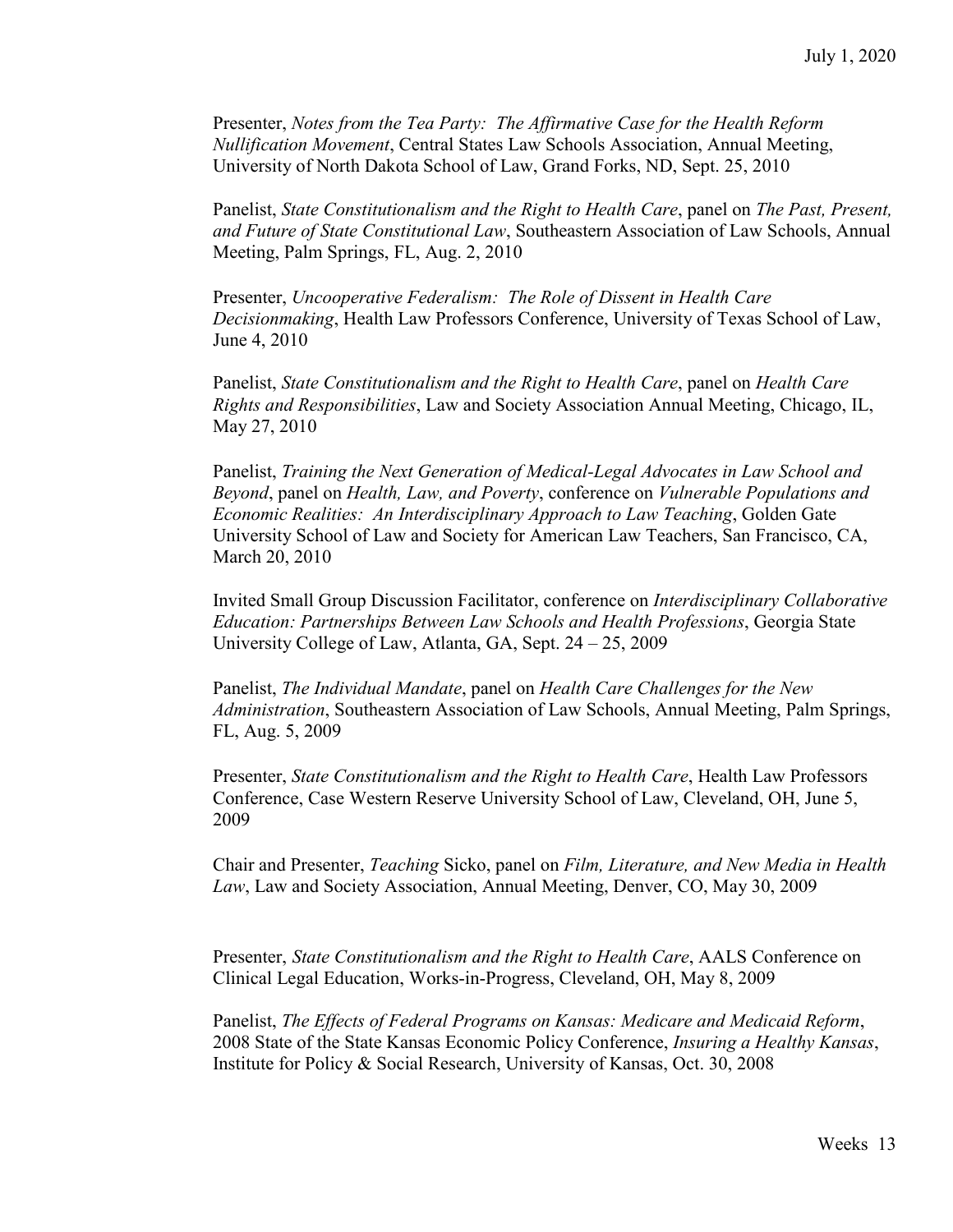Presenter, *Where There's a Wrong, There May Be No Remedy: FDA Preemption of Common Law Claims and Implications for ERISA*, Midwestern Law and Economics Association, Annual Meeting 2008, Northwestern University, Chicago, IL, Oct. 3, 2008

Panelist, *Teaching "Sicko*," Panel on *What's Hot in Health Law for Those Who Don't Teach it*, Southeastern Association of Law Schools, Annual Meeting, Palm Beach, FL, July 28, 2008

Presenter, *Cooperative Federalism and Health Care Reform: The Medicare Part D "Clawback" Example*, panel on Federalism and Government Health Care Programs, Health Law Professors Conference, Drexel University School of Law, Philadelphia, PA, June 7, 2008

Presenter, *Public Health Legal Preparedness: Preparing a Guide for the Kansas Judiciary*, Joint Annual Meetings of the Law and Society Association and Canadian Law and Society Association, Montreal, Quebec, Canada, May 31, 2008

Presenter, *Right to Experimental Treatment: FDA New Drug Approval*, *Constitutional Rights, and the Public's Health*, Midwestern Law & Economics Association, Annual Meeting, University of Minnesota, Minneapolis, MN, Oct. 12 – 13, 2007

Panelist, *Legal Issues for Volunteer Health Care Providers in Bioterrorism and Public Health Emergencies*, Panel on Bioterrorism, Association of Politics and the Life Sciences, Cincinnati, OH, Oct. 11, 2007

Presenter, Abigail Alliance v. Eschenbach: *The Constitutional Right to Experimental Treatment and Public Health*, Panel on *Regulatory Trends: Trial and Error at the FDA*, Health Law Professors Conference, Boston University School of Law, Boston, MA, June 2, 2007

Presenter, *The Massachusetts Plan and the Future of Universal Coverage*, Midwestern Law & Economics Association, Annual Meeting, University of Kansas School of Law, Lawrence, KS, Oct. 21, 2006

Presenter, *Gauging the Cost of Loopholes: Norms, Ethics, and Competition in Health Care Markets*, Poster session on ongoing empirical research on Medicare loopholes, Health Law Teachers Conference, University of Maryland School of Law, Baltimore, MD, June  $1 - 3$ , 2006

Presenter, *Beyond Compensation: Using Torts to Promote Public Health*, Panel on Teaching Public Health in Law Schools, AALS, Annual Meeting, Co-sponsored by Sections on Torts and Compensation Systems and Socio-Economics, Washington, DC, Jan. 7, 2006

Panelist, *Bioterrorism*, Association for Politics and the Life Sciences, Annual Meeting, Washington, DC, Sept. 1, 2005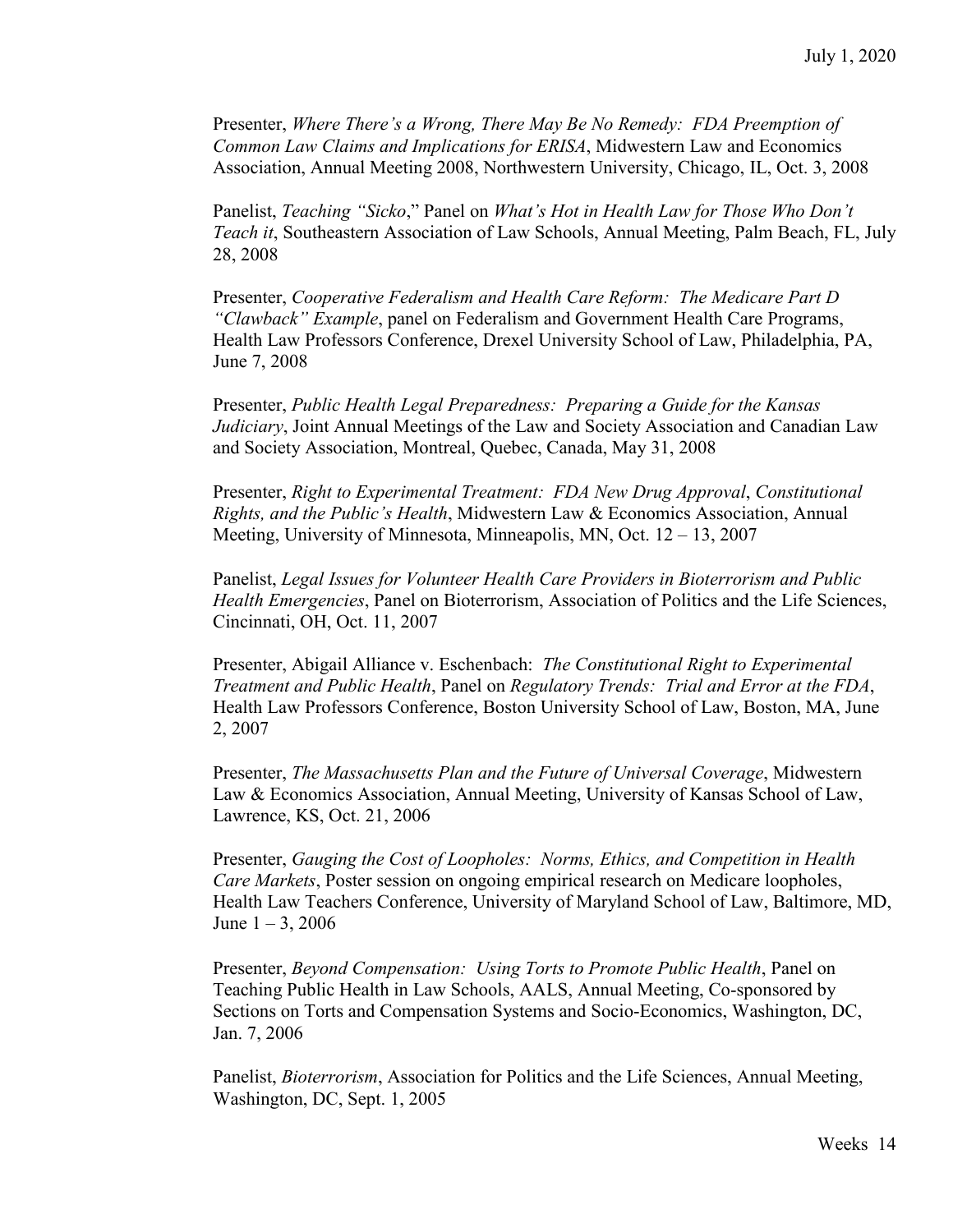**PROFESSIONAL** Invited Presenter, *Healthism*, Panel on *Innovative Approaches to New Public Health*  **CONFERENCES** *Challenges*, American Public Health Association (APHA) Annual Meeting, Philadelphia, PA, Nov. 4, 2019

> Invited Panelist, *ACA Under Threat: The Potential Impacts of Repealing the Affordable Care Act*, The Network for Public Health Law, Webinar, June 26, 2019

Invited Presenter, *Healthism: Health Status Discrimination and the Law*, Hot Topics Conference, Continuing Medical Education, Piedmont Athens Regional, May 4, 2019

Conference Planning Committee and Conference Welcome Address, Fourth Annual Rural Healthcare Symposium, University of Georgia School of Law, April 11, 2019

Moderator, Panel on *Rural Hospitals' Hobson's Choice: Sell/Affiliate or Go It Alone*, Advanced Health Care Law CLE, Institute of Continuing Legal Education in Georgia, Atlanta, GA, Oct. 12, 2018

Moderator, Panel on *Local Governance and Economic Development*, Third Annual Rural Healthcare Symposium, University of Georgia School of Law, April 5, 2018

Moderator, Panel on *State of Rural Healthcare Legislation & Public Policy*, Second Annual Rural Healthcare Symposium, University of Georgia School of Law, April 21, 2017

Moderator, Panel on *Healthcare Access, Disability Rights, and* Olmstead *Advocacy*, Twelfth Annual Working in the Public Interest (WIPI) Conference, University of Georgia School of Law, February 25, 2017

Panelist, *Healthism: Health Status Discrimination and the Law*, Panel on Health in All Policies, State of Public Health Law Conference, University of Georgia College of Public Health, Office of Outreach and Engagement, Athens, GA, Oct. 18, 2016

Invited Panelist, U.S. Supreme Court Update, *King v. Burwell*, Institute of Continuing Legal Education in Georgia, State Bar of Georgia Center, Atlanta, GA, October 22, 2015

Invited Speaker, *State Constitutionalism and the Right to Health Care*, Centers for Disease Control and Prevention Law SAG Journal Club, Atlanta, GA, September 27, 2012

Invited Panelist, *Health Care Reform after the Supreme Court Challenge*, American Risk and Insurance Association, Annual Meeting, Minneapolis, MN, Aug. 7, 2012

Invited Speaker, *States Opting Out: Health Reform Challenges, Waivers and Alternatives*, National Conference of State Legislatures, Annual Legislative Summit, San Antonio, TX, Aug. 10, 2011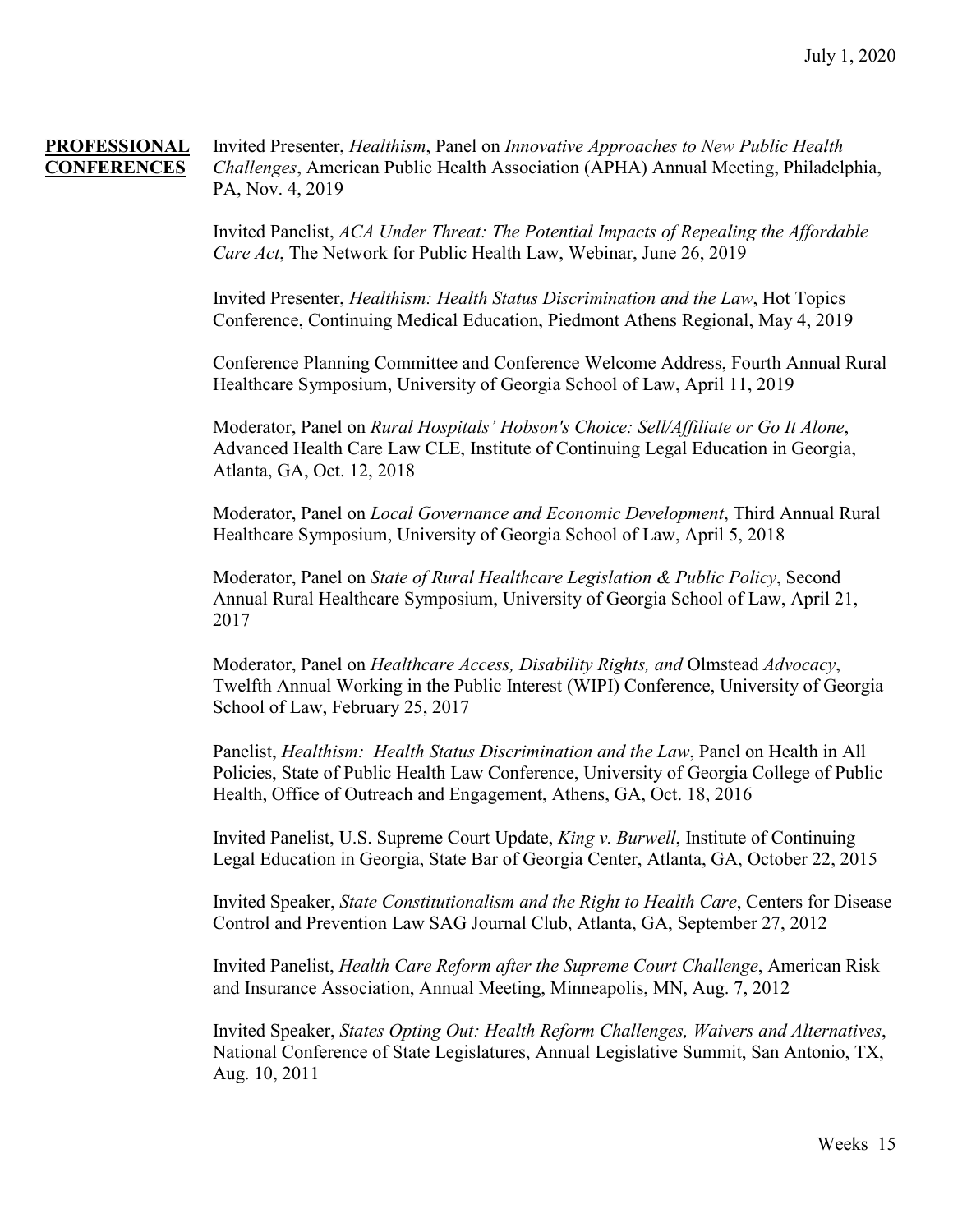Speaker, *Health Care Federalism: The Role of States in Health Care Reform*, session on *Health Reform in the United States*, American Public Health Association, Annual Meeting, Denver, CO, Nov. 8, 2010

Invited Planning Committee Member, *2008 Obesity and Public Health Law Summit*, Centers for Disease Control and Prevention, Atlanta, GA, Nov. 26, 2007 (planning for annual CDC conference, *The Public's Health and the Law in the 21st Century: Legal Preparedness for Obesity Prevention*, Atlanta, GA, June 18 – 20, 2008)

Speaker, *Right to Experimental Therapies: FDA New Drug Approval, Constitutional Rights, and the Public's Health*, Panel on Research Rights and Policies, American Public Health Association, Annual Meeting, Washington, DC, Nov. 5, 2007

Invited Participant, *Emergency Liability Networking Workshop*, American Red Cross Headquarters, Washington, DC, May 8, 2007

Speaker, *Beyond Compensation: Using Torts to Promote Public Health*, session on *Vaccinations, Human Rights, and Public Health Interventions*, American Public Health Association, Annual Meeting, Boston, MA, Nov. 7, 2006

Invited Speaker, *Disaster Management: Preparing for a New Reality*, American Medical Association, Organized Medical Staff Section Education Program, Chicago, IL, June 9, 2006

Invited Speaker, *Reimbursement after the Emergency: The Stafford Act, Medicare, Medicaid & Private Insurance*, The Lawyer as First Responder: Legal Preparedness for Public Health Emergencies, Washington University, Saint Louis, MO, May 20, 2006

Invited Public Interest Session Speaker, *After the Catastrophe: Disaster Relief for Hospitals*, Institute on Medicare and Medicaid Payment Issues, American Health Lawyers Association, Baltimore, MD, March 23, 2006

Speaker, Session on *Bioterrorism, Emergency Preparedness and the Law*, American Public Health Association, Annual Meeting, Philadelphia, PA, Dec. 12, 2005

**GUEST** *Who are the Deserving Poor? The Supreme Court's Decision Regarding the Affordable*  **LECTURES** *Care Act and the Future of Medicaid*, University of Georgia/Medical College of Georgia Medical Partnership, UGA College of Public Health, and UGA Honors students, Oct. 22, 2012

> *Affordable Care Act Litigation*, Introduction to Health Policy undergraduate course, Professor Phaedra S. Corso, College of Public Health, Health Policy & Management, University of Georgia, Athens, GA, Jan. 23, 2012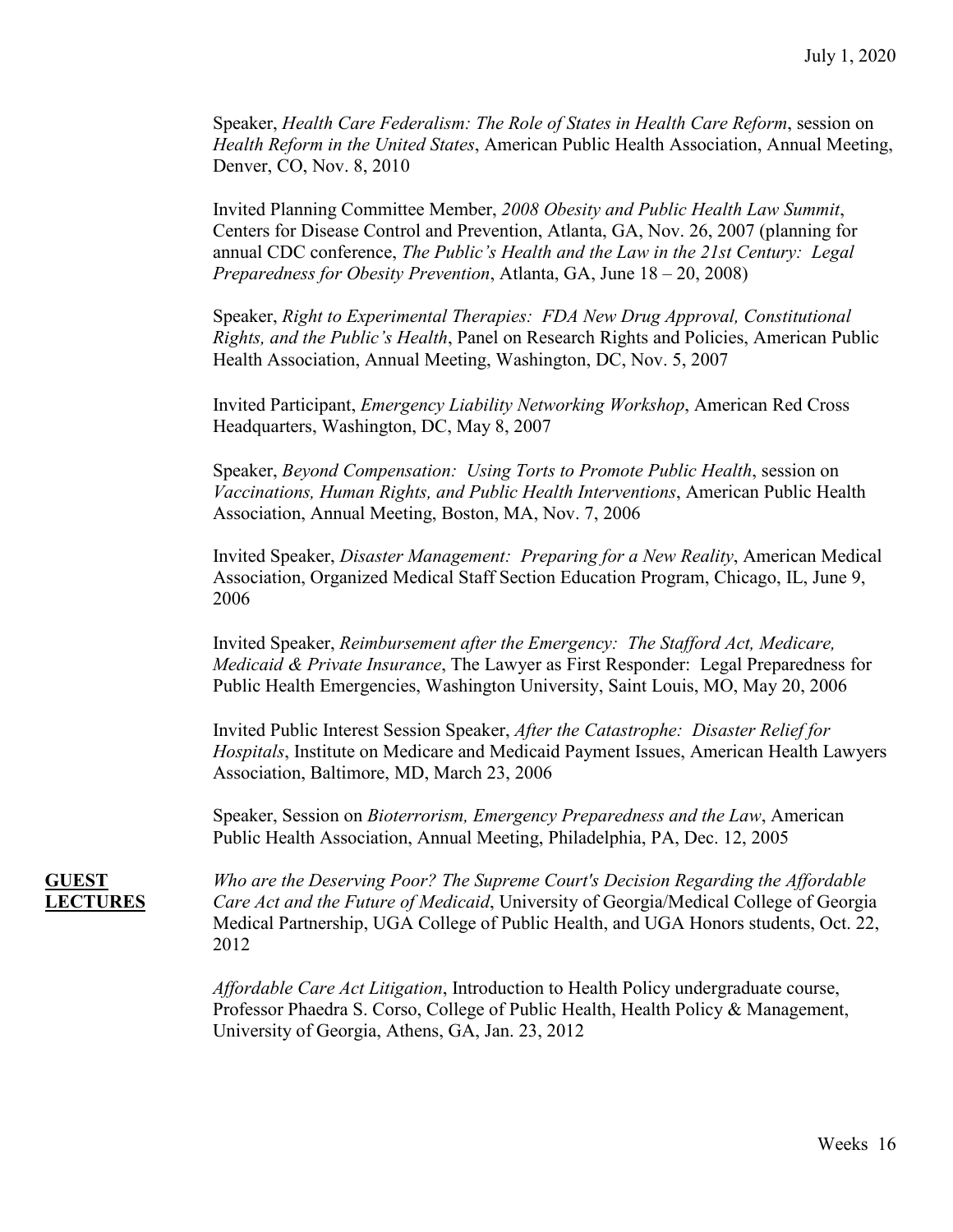*State Challenges to the Affordable Care Act*, Introduction to Public Health undergraduate course, Professor Kathryn Mitchell-Fearon, College of Public Health, University of Georgia, Athens, GA, Nov. 4, 2011 & March 23, 2012

*Torts and Public Health*, Law and Public Health seminar, Professor John Blum, Loyola University Chicago School of Law, March 24, 2011

*Tort Law and Tort Reform for Non-Lawyers*, Policy and Politics of Health Care course, Professor Elizabeth Stewart, Rockhurst University, DO/MBA Dual Degree Program, Kansas City, MO, June 14, 2010

*Managed Care*, Health Law course, Adjunct Professor Ann Marie Marciarille, University of the Pacific McGeorge School of Law, Sacramento, CA, March 16 & 17, 2010

*State Constitutionalism and the Right to Health Care*, Family Health Care Legal Services Clinic, Professor David J. Gottlieb, University of Kansas School of Law, Lawrence, KS, April 8, 2009

*ERISA Health Plans,* Health Law course, Professor Edward D. Spurgeon, University of the Pacific McGeorge School of Law, Sacramento, CA, March 31 & April 2, 2009

*ERISA Health Plans*, Health Law course, Professor Edward D. Spurgeon, University of the Pacific McGeorge School of Law, Sacramento, CA, March 12 & 14, 2008

*Public Health Law*, Health Law course, Professor Edward D. Spurgeon, University of the Pacific McGeorge School of Law, Sacramento, CA, March 13 & 15, 2007

*Health Care Laws and Regulations: Addressing Health Care Market Imperfections*, Economic Analysis of the Law undergraduate course, Professor David B. Mustard, University of Georgia, Terry College of Business, Department of Economics, Athens, GA, April 19, 2004

**COMMUNITY** *Healthism: Health Status Discrimination and the Law*, Oshner Lifetime Learning **GROUPS** Institute (OLLI), University of Georgia, Athens, GA, Aug.22, 2019

> Co-convenor, Alzheimer's Disease Registry Stakeholder Meeting – North Georgia/Athens, University of Georgia Conference Center, Athens, GA, June 16, 2014 (with Toni Miles, Director, University of Georgia, Institute of Gerontology, College of Public Health)

*Medical-Legal Partnerships***,** Greater Kansas City Society of Healthcare Attorneys, Continuing Legal Education program, Kansas City, MO, March 31, 2010

*Right to Experimental Treatment: FDA New Drug Approval, Constitutional Rights, and the Public's Health*, University of Kansas Ethics Club, Lawrence Memorial Hospital, Lawrence, KS, Dec. 4, 2008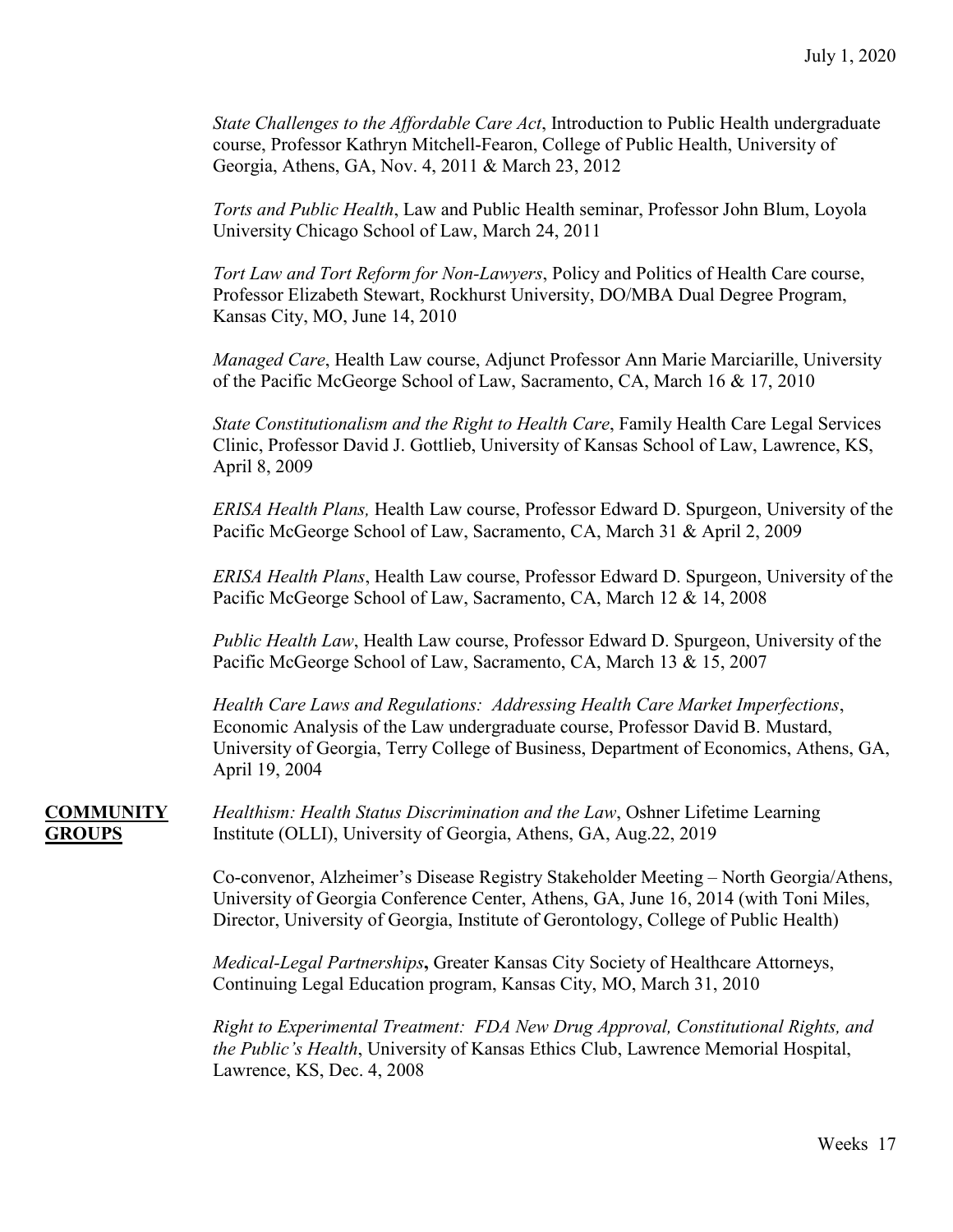*Disaster Preparedness and Liability Protection for Volunteer Health Professionals and Entities*, Kansas City Regional Hospital Ethics Committee Consortium, Center for Practical Bioethics, Kansas City, MO, July 5, 2007

**STUDENT** Panelist, *A Different World: What to Expect in Law School* (Dean's Panel), AT&T Legal **GROUPS** Scholars Program, Kilpatrick Stockton LLP, Atlanta, GA, July 29, 2019

> *The Patient Protection and Affordable Care Act: Three Years Later*, Alpha Epsilon Delta, University of Georgia, Pre-Medical Honor Society, Athens, GA, March 6, 2013

Respondent, *Constitutional Issues in the Affordable Care Act*, Federalist Society, University of Georgia School of Law, Athens, GA, March 20, 2012 (with David Oedel)

*Introduction to Health Law: Who Are the Uninsured and What Are We Doing About it?,*  KU Scholars undergraduate class, with Dean Gail Agrawal, Lawrence, KS, Feb. 29, 2008

Abigail Alliance v. Eschenbach*: The Constitutional Right to Experimental Treatment and Public Health*, University of Kansas Medical Ethics Club, Lawrence, KS, March 5, 2007

### **SERVICE**

**NATIONAL** Executive Committee (2020 – present), Association of American Law Schools, Section on **SERVICE** Associate Deans for Academic Affairs and Research

> Executive Committee (2019 - present), Association of American Law Schools, Section on Torts & Compensation Systems

Chair (2013), Chair-Elect (2012), Secretary (2011), Association of American Law Schools, Section on Law, Medicine & Ethics

Co-Editor, Jotwell (Journal of Things We Like (Lots)), Health Law Section, 2012 – 2019 (with co-editor Carl Coleman; previously, Kathleen Boozang)

Invited Mentor, SEALS New Scholars Workshop, Health, Science, and Intellectual Property, Professor Ana Santos Rutschman, Saint Louis University School of Law, *The Vaccine Race in the 21st Century*, SEALS Annual Meeting, Boca Raton, FL, July 29, 2019

Invited Reader and Mentor, Health Law Scholars Workshop, American Society of Law, Medicine, and Ethics, Saint Louis University School of Law, St. Louis, MO, Sept. 13 – 15, 2012

Invited Mentor, SEALS New Scholars Workshop, Professor Lindsay Freeman Wiley, *Rethinking the New Public Health*, American University Washington College of Law, SEALS Annual Meeting, Hilton Head Island, SC, July 25, 2011

Invited Guest Editor, *Introduction: The Prospects for Health Reform*, Symposium on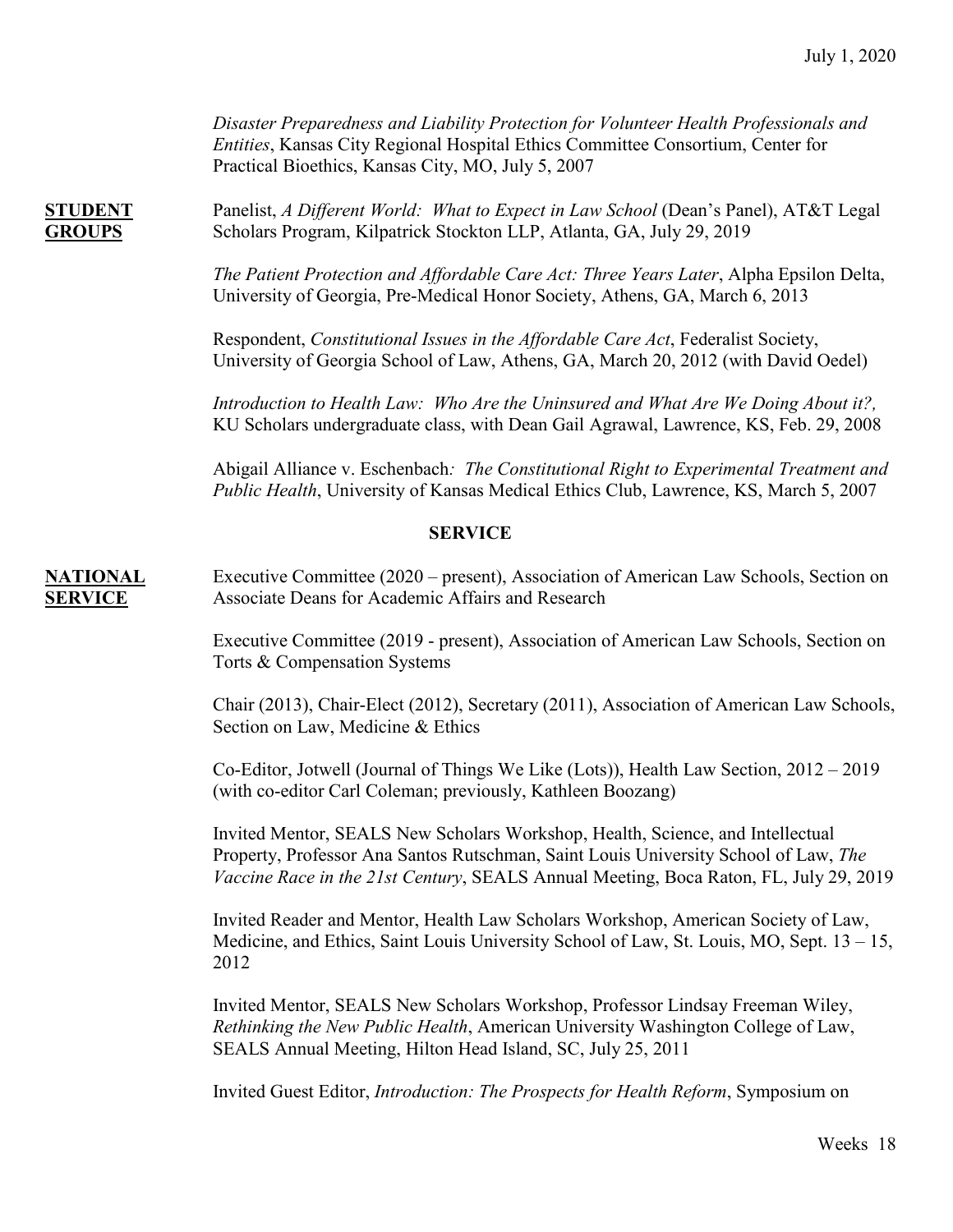*Public Health Reform: Patient Protection and Affordable Care Act Implications for the Public's Health*, 39 J.L. MED. & ETHICS 312 – 16 (2011)

Judge, National Health Law Transactional Competition, Loyola University Chicago School of Law, Beazley Institute for Health Law & Policy, Chicago, IL, March 25, 2011

Peer reviewer for various publications (select list): *Oxford University Press*, *Journal of Business Ethics*, *Journal of Law, Medicine & Ethics*, *American Journal of Law & Medicine*, *American Journal of Public Health*, *Journal of Health Politics, Policy & Law*

### **UNIVERSITY University of Georgia:**

**SERVICE** Member, Research Communication & Collaboration Roundtable, Office of Research, 2018 – present

Committee on Mid-career Faculty, 2018 – 2019

Member, Campus Collaborators, Search Committee for Department Head of Health, Policy & Management Search, College of Public Health, Fall 2019

Member, Elements Administrative Liaison, 2018 – present

Member, University Review Committee, Professional and Applied Studies, 2016 – 19

Member, Institutional Review Board, Office of Research, 2014 – present

Member, University Curriculum Committee, 2014 – 17

Chair, Subcommittee on Other Professional Courses, 2015 – present

Member, University Council, 2012 – 15; reappointed, 2015 – 18

Committee on Statutes, Bylaws & Committees, 2016 – present Committee on Student Affairs, 2014 – present

Faculty Post-Tenure Review Appeals Committee, 2014 – present

Faculty Advisor, Student Chapter, American Society of Law, Medicine & Ethics, 2016 – 2019

### **School of Law:**

Secretary, Order of the Coif, Georgia Chapter, 2017 – present Chair, Promotion and Tenure Unit, School of Law, July 2018 – present Chair, Meigs Professorship Nomination Committee, 2018 Chair, Speakers Committee, 2018 – present; Member 2017 – 18 Chair, Faculty Committee, Promotion of Associate Professor Andrea Dennis, Fall 2016 Member, Committee on Clinical Faculty Appointment and Promotion Unit, Fall 2016 Member, Policies & Procedures Committee, 2015 – 16 Member, Faculty Recruitment Committee, 2015 – 16 Member, Admissions Committee, 2015 – 16, 2016 – 2018 Faculty Advisor, Student Health Law Society, 2013 – present Chair, Faculty Committee, Promotion of Associate Professor Harlan Cohen, Fall 2015 Member, Faculty Committee, Third-Year Review of Assistant Professor Kent Barnett, Spring 2015 Chair, Student Affairs Committee,  $2012 - 13$ ; Member,  $2013 - 14$ ,  $2014 - 15$ Chair, Ad Hoc Hearing Committee, Faculty Policy on Plagiarism, May 2012 Member, First-Year Curriculum Reform Committee, 2011 – 12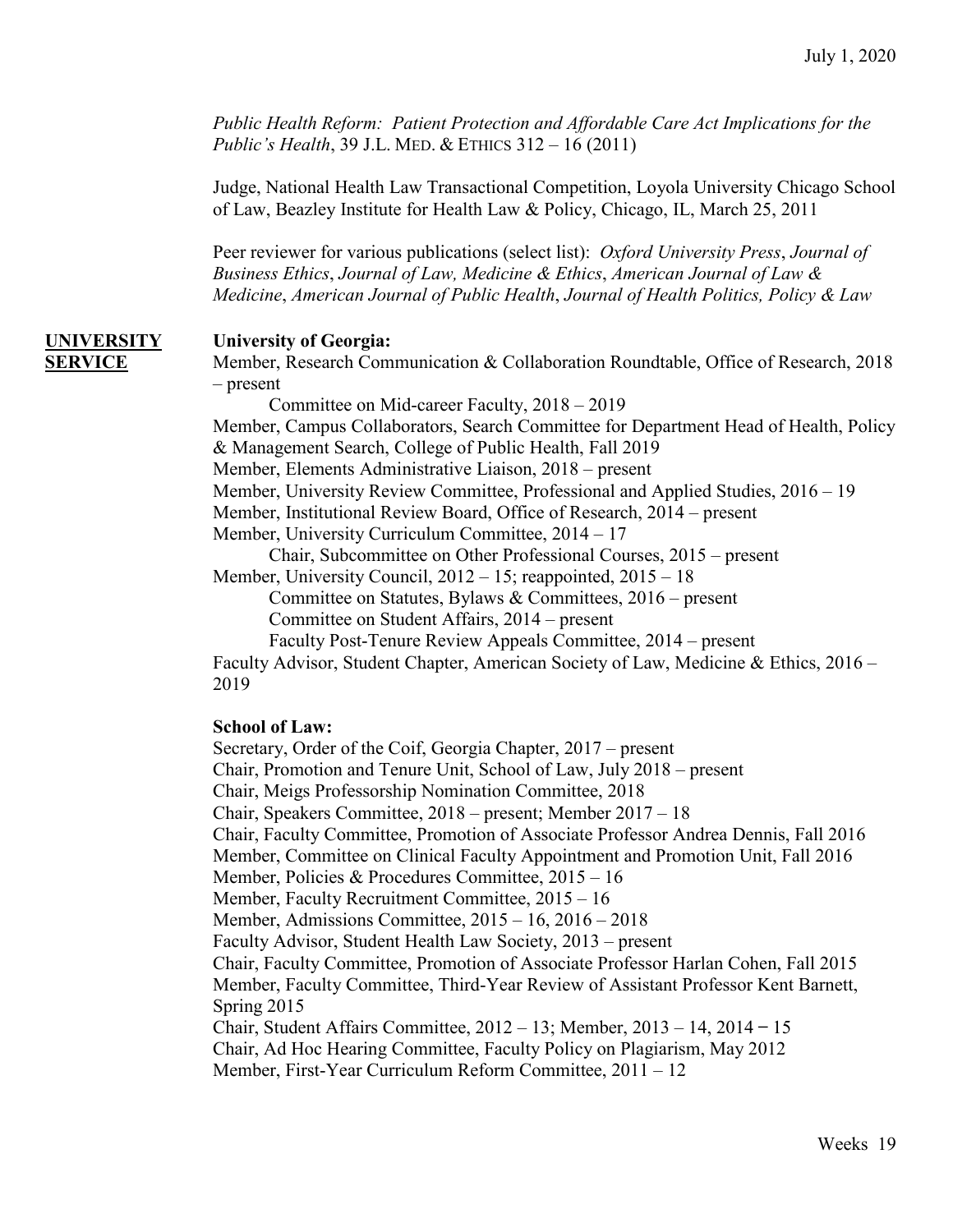### **University of Kansas:**

Director, Family Health Care Legal Service Clinic, 2009 – 11 Chair, Search Committee, Medical-Legal Partnership Post-Graduate Fellowship, 2009 Supervisor, Medical-Legal Partnership Post-Graduate Fellow, 2009 – 11 Faculty Advisor, Health Law Society, 2007 – 11 Member, Law School Faculty Workshops and Lectureships Committee, 2006 – 11 Member, Special Committee for Appointment of Clinical and Lawyering Positions, Fall  $2009 - 10$ Selected Participant, Global Health Faculty Seminar, 2009 - 10 Member, University Academic Procedures and Policies Committee, 2006 – 09 Faculty Coach, Health Law Moot Court Competition, Southern Illinois University School of Law, Carbondale, IL, 2008, 2009 Faculty Co-Advisor, 2006 – 07; Faculty Assistant, 2004 – 05; Faculty Chaperon, 2008 – 09, Jessup International Law Moot Court Competition Faculty, Legal History, Politics & Culture in England in Cambridge, England, Summer Institute, History Department, July 2005, 2006 & 2007 Scholarship Interviewer, Rice Scholarship Committee, 2007 – 08 **University of the Pacific – McGeorge School of Law:** Member, Governmental Affairs Committee, 2005 – 06 Planning Committee, Gordon D. Schaber Chair in Health Law & Policy, 2005 – 06 Faculty Advisor, Health Law Student Organization, 2005 – 06 **COMMUNITY** Member, Emmanuel Cares, Foster Family Support Team, Emmanuel Episcopal Church, **SERVICE** Athens, GA, August 2016 – September 2018 Governing Board, Georgia Options, Inc., Athens, GA, November 2011 – October 2013; President, Jan. 2013 – October 2013 Board of Directors, Health Care Access Clinic, Inc., Lawrence, KS, 2006 – 09 President, Sept. 2009 – Sept. 2011; Vice-President, Sept. 2007 – Sept. 2009 Member, Institutional Review Board, Lawrence Memorial Hospital, Lawrence, KS, May  $2010 - 11$ *Public Health Law Bench Book: Emergency Preparedness Handbook for the Kansas Judiciary*, Kansas Office of Judicial Administration, Kansas Department of Health and the Environment, and Kansas Public Health Association, Jan. 2008 – May 2009 Board of Directors, Wheatlands Administrative Services, Inc. of Blue Cross Blue Shield of Kansas, Topeka, KS, June 2006 – Oct. 2007

**PROFESSIONAL** Association of American Law Schools (AALS) **MEMBERSHIPS** Sections on Law, Medicine & Ethics Section on Torts & Compensation System